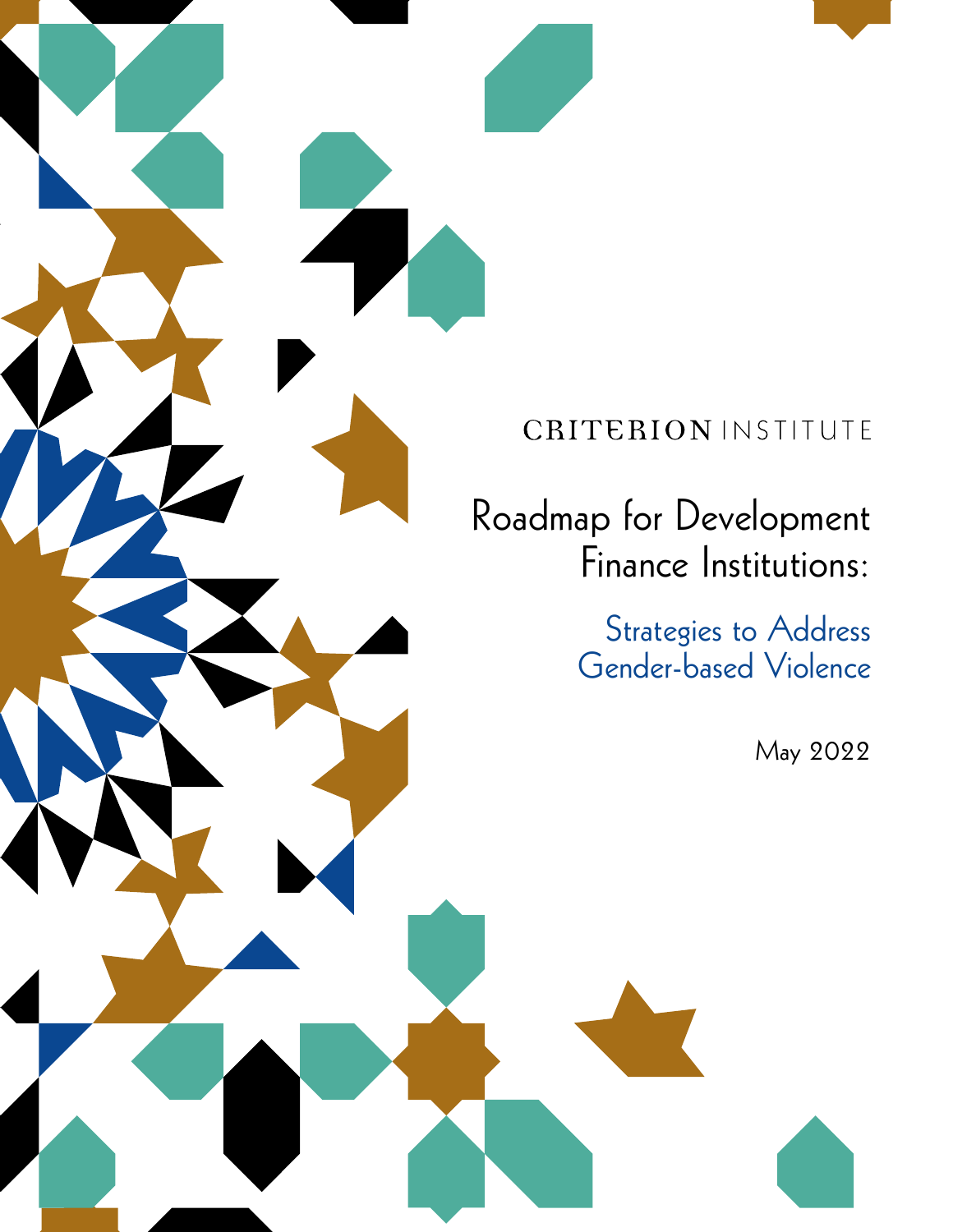# Contents

| A Roadmap to Leverage Finance to Address Gender-based Violence 4                                                                                   |
|----------------------------------------------------------------------------------------------------------------------------------------------------|
|                                                                                                                                                    |
|                                                                                                                                                    |
|                                                                                                                                                    |
| <b>Strategy 1: Assess Risks in the Project as Part of ESG Due Diligence</b>                                                                        |
| <b>Strategy 2: Partner with Client on Strategies to Reduce</b><br>Company or Project-Level Gender-based Violence  13                               |
| <b>Strategy 3: Address Systemic Risk to the Portfolio by Integrating a</b><br>Gender-based Violence Lens Across All DFI Operations and Processes17 |
| <b>Strategy 4: Proactively Invest in Gender-based Violence Reduction</b>                                                                           |
|                                                                                                                                                    |
|                                                                                                                                                    |
|                                                                                                                                                    |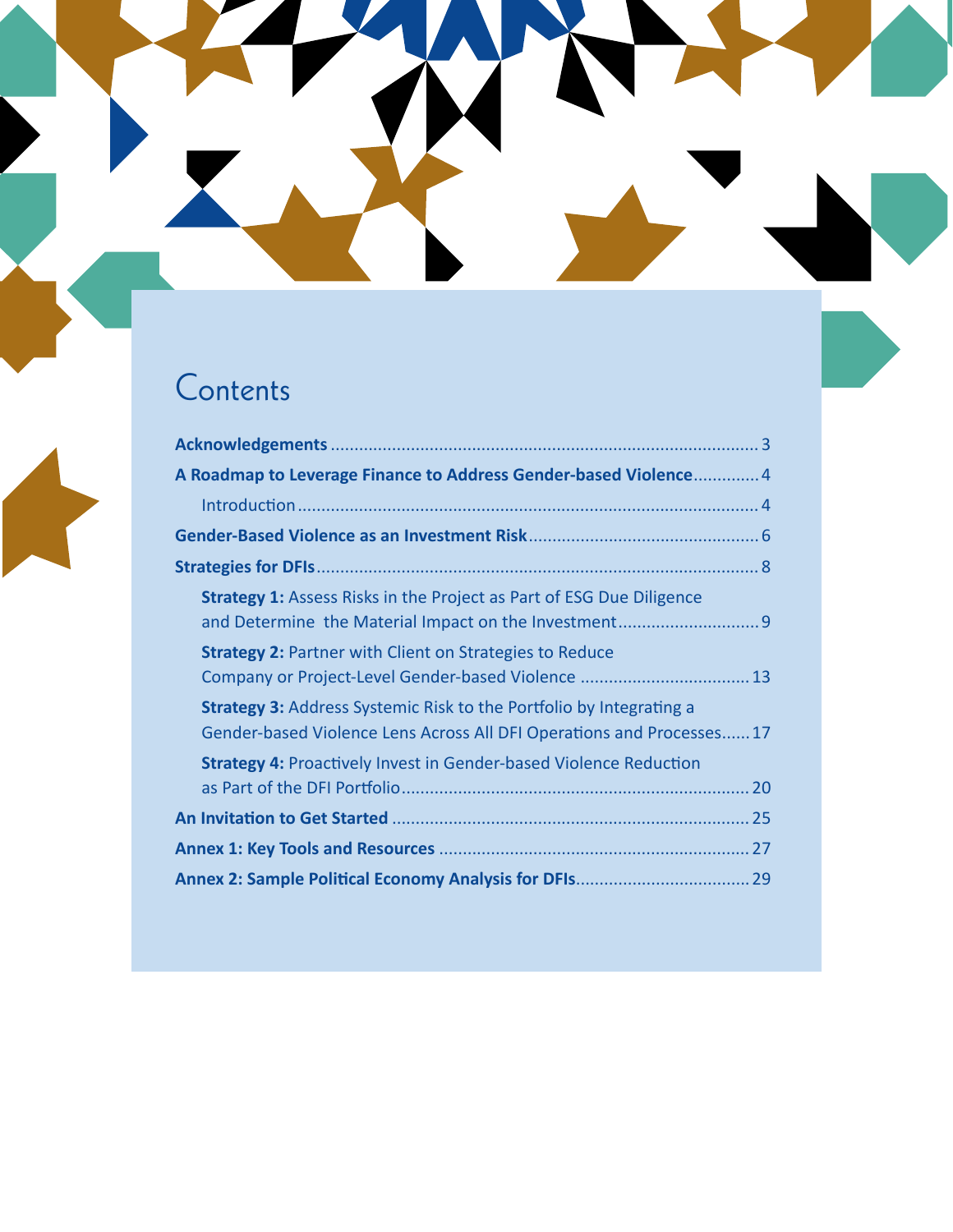# Acknowledgements

This document is written by Criterion Institute. We appreciate input from the 2X Collaborative and the generous support of FinDev Canada and Global Affairs Canada. Pablo Freund, Lisa Taylor, and Tia Subramanian at Criterion Institute are the lead authors, with Joy Anderson providing critical thought leadership and Christina Madden, Pranay Samson, and Amy Haddad providing support. The authors are deeply appreciative of the expert subject matter contributions made by 2X Collaborative members.

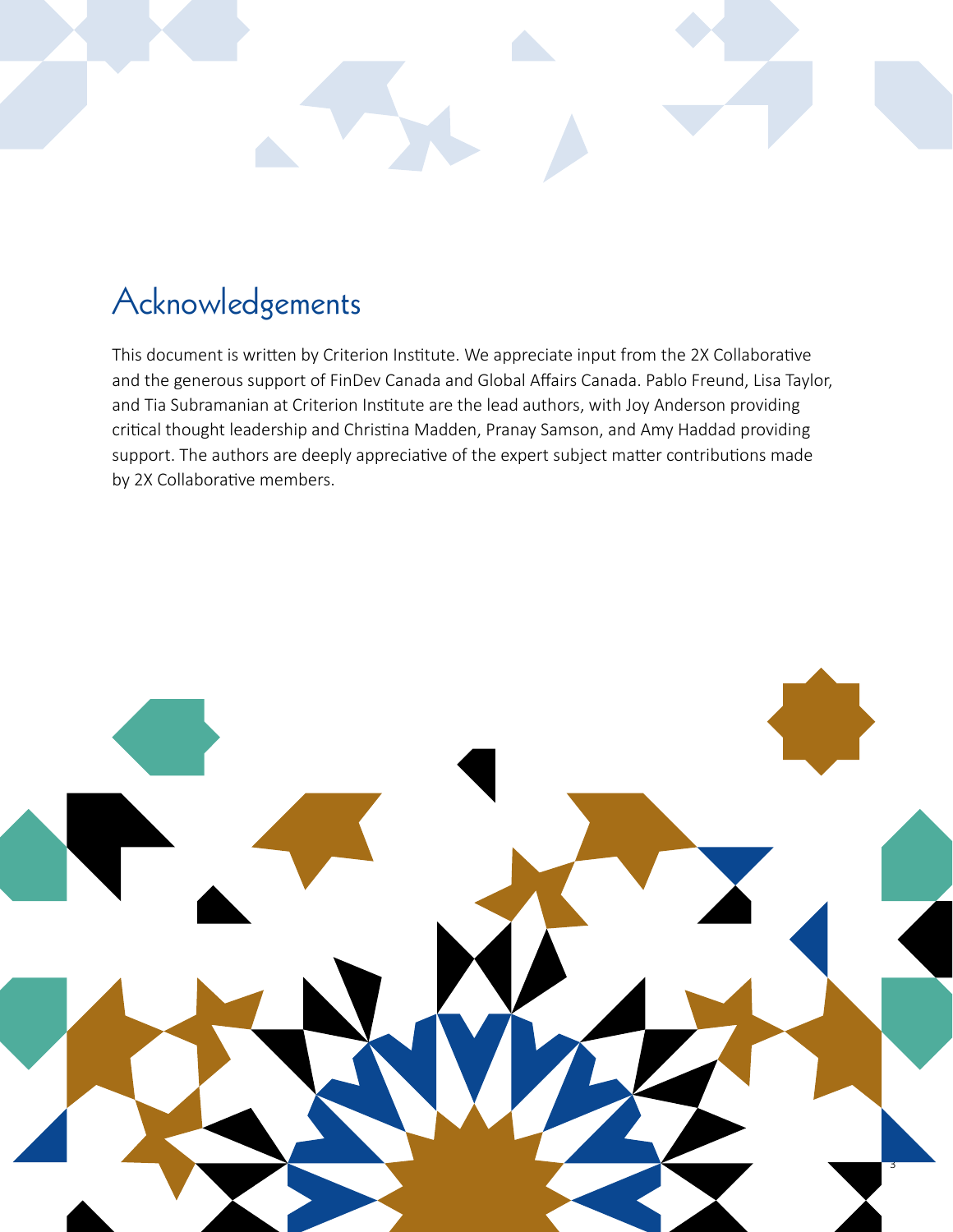# A Roadmap to Leverage Finance to Address Gender-based Violence

### **Introduction**

As global momentum toward gender lens investing<sup>1</sup> builds, there is a growing opportunity for development finance institutions (DFIs) to leverage financial systems to reduce and eliminate genderbased violence (GBV)<sup>2</sup>. Embedding a gender-based violence lens across DFIs' investment processes would unlock the unique virtuous cycle that is inherent to gender lens investing by addressing one of its most significant and ubiquitous challenges.

#### *The Ongoing Crisis of GBV*

The World Health Organization estimates that  $1$  in 3 women worldwide experience physical or sexual intimate partner violence or non-partner sexual violence—two common forms of gender-based violence—during their lifetime, costing the global economy an estimated [US\\$1.5 trillion](https://www.unwomen.org/en/news/stories/2016/9/speech-by-lakshmi-puri-on-economic-costs-of-violence-against-women) every year. These figures do not include other forms of violence against women and girls nor many of the forms of violence experienced by LGBTIQ+ persons; they also do not illustrate the nuance of how individuals at the intersection of socially excluded identities, such as women with disabilities or women of color, are disproportionately and differently impacted by violence. Global surveys show that gender-based violence in the workplace is [pervasive across geographies a](https://www.endvawnow.org/fr/articles/1935-violence-and-harassment-in-the-workplace.html)nd occupations.

The COVID-19 pandemic has exacerbated the incidence of violence, with the development of a "shadow [pandemic.](https://www.unwomen.org/en/news/in-focus/in-focus-gender-equality-in-covid-19-response/violence-against-women-during-covid-19)" Domestic violence increased substantially during mandated shelter-in-place measures implemented to stem the spread of novel coronavirus. This meant that victims and perpetrators were confined during a period of reduced access to GBV support services. The pandemic has represented a significant setback in the reduction of gender-based violence, as social, political, public, and private resources were focused on the health crisis or became inaccessible to survivors.

#### *The Moment Is Now: Building on Unprecedented Investment in Gender Equality and GBV*

While violence shows no signs of abating, momentum in the international community to address it is strong. Along with growing global commitments to gender equity represented by the 2X Challenge, there has been growing recognition that targeted investments to address gender-based violence are needed as well. At the 2021 Generation Equality Forum, in parallel to the announcement of the 2X Collaborative, the Generation Equality Gender-Based Violence Action Coalition recognized the potential leverage of global systems of public and private finance and investments to reduce and ultimately eliminate gender-based violence.

<sup>1</sup> Gender lens investing is defined as the systematic integration of gender analysis into investment processes to identify, understand, and incorporate gender perspectives into decision making.

<sup>2</sup> Gender-based violence includes physical, sexual, verbal, emotional, and psychological abuse, threats, coercion, and economic or educational deprivation directed at an individual based on their gender.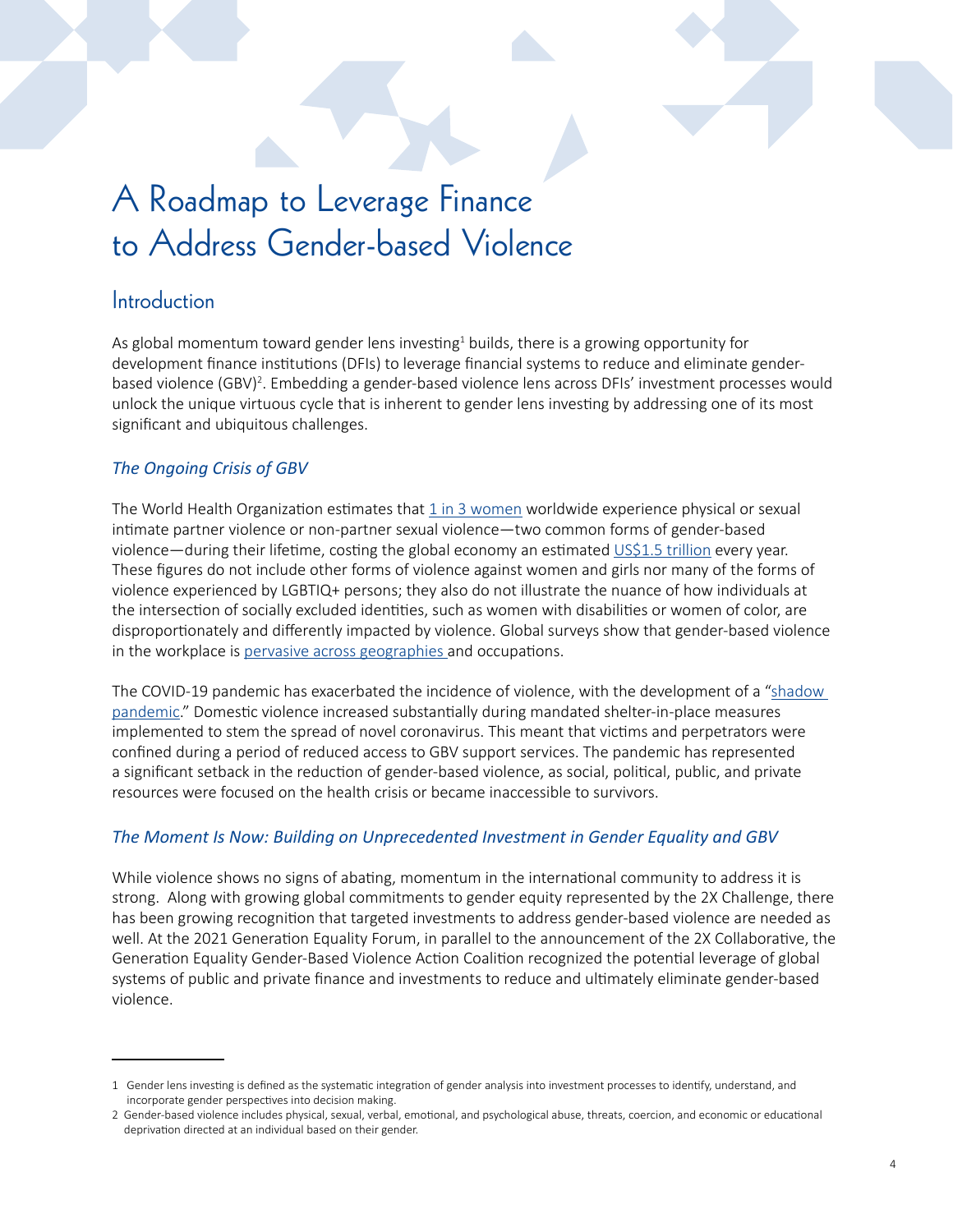We see a growing understanding of how gender-based violence is rooted in gender inequity and unprecedented global commitments to addressing both. These two factors highlight like never before the need for action and responsibility across all of our political, legal, and economic structures to deliver justice and safety. That includes our financial systems.

#### *The Role of and Opportunity for DFIs*

Generally, DFIs have demonstrated a clear and commendable interest and willingness to engage on gender equity, including addressing gender-based violence. Yet the DFI political economy (see Annex 2) can often be a barrier for institutions to update processes, slowing the uptake of this lens. The internal team structures and the division of responsibilities, while necessary, can unexpectedly create obstacles to streamlined, organization-wide awareness of gender-based violence and mitigation efforts. For example, it may be the case that Environmental & Social (E&S) teams have deep experience in identifying gender-based violence risks and designing mitigation efforts; however, this GBV knowledge and expertise might not readily permeate throughout the organisation, including to decision-making bodies such as Investment Committees. Teams with direct experience in gender-based violence mitigation might have only limited interactions with credit/risk teams, which may in turn limit these teams' awareness of GBV issues and restrict their ability to originate investments that proactively combat gender-based violence. In addition to barriers, it is also very important to keep in mind that DFI employees are often under incredible pressure to move deals forward quickly—something that became especially evident during the COVID-19 pandemic. All these factors, when combined with limited budgets, time, and overall understanding by staff of the drivers of gender-based violence, can represent significant barriers to evolving the existing process.

It is important to note that this roadmap does not claim that DFI investments are a silver bullet to addressing gender-based violence. Attention to policy, culture change, research, services, and more remain critical to the broader effort. But finance is one tool—an underutilized one—in the toolbox of change, and it serves as an important signaling mechanism to other fields. Thus, the focus of this roadmap is on how DFIs can use their assets and power to play a crucial role in the broader ecosystem of efforts to end GBV.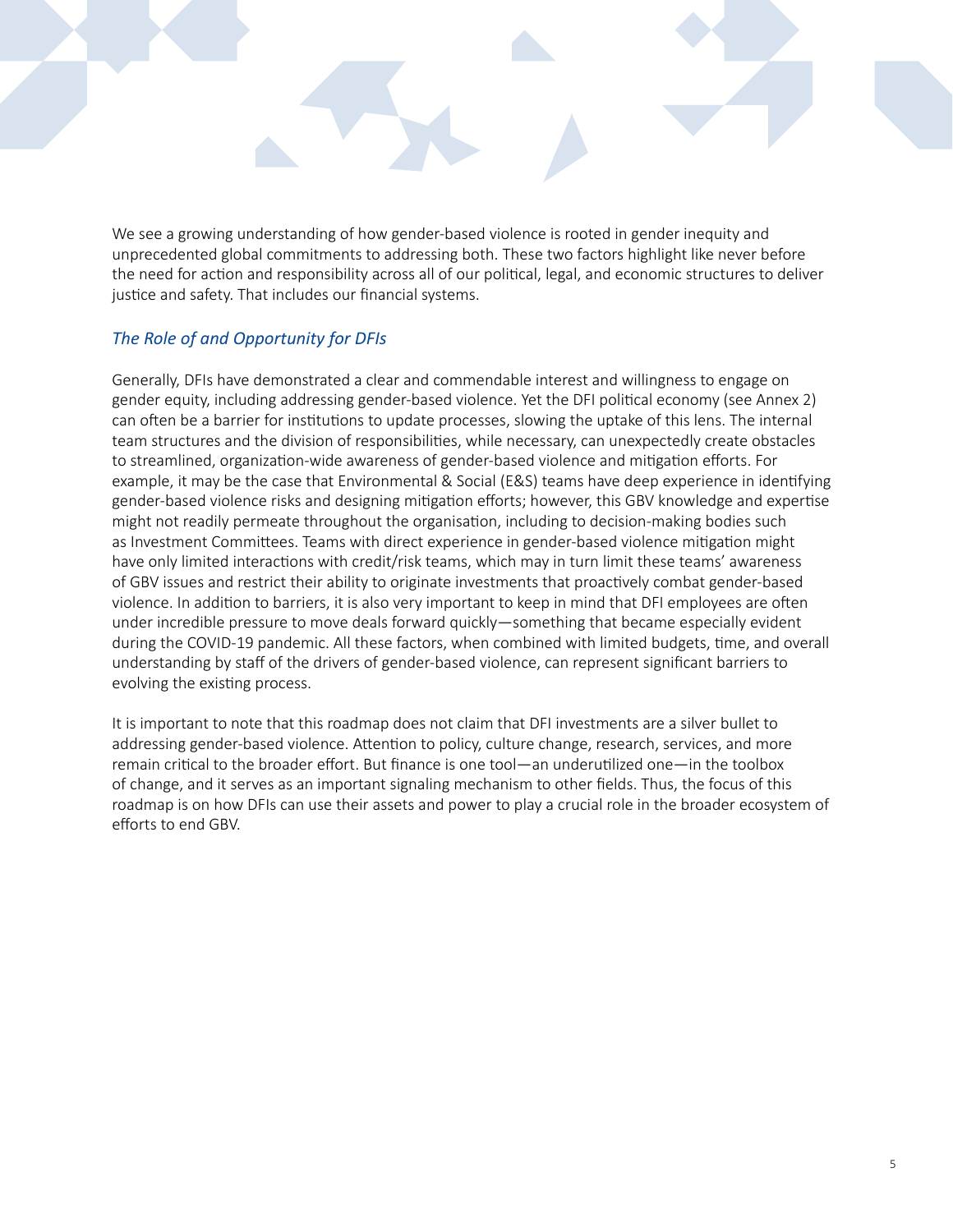### Gender-based Violence as an Investment Risk

Gender-based violence is a human rights violation that disproportionately and seriously impacts women, girls, and gender-diverse persons. It is rooted in deep power imbalances and the social devaluation of specific individuals due to their gender identity or expression, as well as their sexual orientation or sex characteristics. The most common approaches to investing with a gender lens currently focus on women's representation (e.g., quotas or thresholds for women on boards) or access to resources (e.g., economic empowerment through financial inclusion).

However, the impacts of gender-based violence pose direct risks to investments. Much research by [international organizations such as the IFC](https://www.ifc.org/wps/wcm/connect/f1645167-7eff-439b-922b-7656c75320ab/GPN_AddressingGBVH_July2020.pdf?MOD=AJPERES&CVID=nddokiS) has demonstrated that there is a compelling and positive business case for addressing GBV. From an investment point of view, not addressing it can have multiple negative impacts on businesses (e.g., litigation costs, higher insurance premiums, increased absenteeism, lower productivity, reputational damage among investors and partners, higher implementation costs, etc.) These all translate into financial and investment risk.

| Table 1: Examples of risks related to gender-based violence |                                                                                                                                                                                                                                                                                                                                                                                                                                                                                                                                                                                                                                                                                                                                                                                                                                                                                                                                                                                                                                                                                                                               |  |  |  |
|-------------------------------------------------------------|-------------------------------------------------------------------------------------------------------------------------------------------------------------------------------------------------------------------------------------------------------------------------------------------------------------------------------------------------------------------------------------------------------------------------------------------------------------------------------------------------------------------------------------------------------------------------------------------------------------------------------------------------------------------------------------------------------------------------------------------------------------------------------------------------------------------------------------------------------------------------------------------------------------------------------------------------------------------------------------------------------------------------------------------------------------------------------------------------------------------------------|--|--|--|
| <b>Risk Category</b>                                        | <b>Impacts</b>                                                                                                                                                                                                                                                                                                                                                                                                                                                                                                                                                                                                                                                                                                                                                                                                                                                                                                                                                                                                                                                                                                                |  |  |  |
| <b>Operational Risk</b>                                     | Sexual and physical harassment of workers translates into direct costs for companies,<br>including costs associated with individual productivity, team performance, turnover,<br>litigation, insurance, and brand perception and reputation. One meta-analysis of 41 studies<br>on workplace sex-based harassment found that companies lose an estimated \$22,500 in<br>productivity per harassed individual.                                                                                                                                                                                                                                                                                                                                                                                                                                                                                                                                                                                                                                                                                                                 |  |  |  |
|                                                             | Additionally, employees experiencing violence at home (intimate partner violence) or in the<br>workplace take more time off and, when at work, perform differently due to the physical and<br>mental consequences of violence; their absenteeism and lower productivity affect the bottom<br>line. Similarly, perpetrators may also miss days of work to escape the consequences or to let<br>a situation "blow over." Many businesses may be entirely unaware of employees' experiences<br>of violence and do not have workplace policies to support survivors. In fact, supervisors<br>may terminate an individual's employment without understanding the reasons behind their<br>absenteeism or lower performance, which creates additional turnover costs.                                                                                                                                                                                                                                                                                                                                                                |  |  |  |
|                                                             | When companies effectively address gender-based violence, including forms of violence<br>perpetrated at the workplace as well as those experienced by their employees at home or<br>in other environments, they not only mitigate operational risk but also contribute to a world<br>in which employees are poised to thrive. In environments where their safety and voices<br>are valued, women employees are enabled to engage more fully, improving a company's<br>creativity and innovation potential. For example, workplace harassment is a significant barrier<br>to improved gender equity in workplace leadership, and eliminating this barrier is critical to<br>unlocking such benefits. One survey across 70 countries found that almost three-quarters<br>of companies across various sectors that tracked gender diversity in management reported<br>profit increases between 5-20% that were associated with greater diversity. 57% of businesses<br>stated that it was easier to attract and retain talent, and 54% said they saw improvements in<br>creativity, innovation, and openness in their companies. |  |  |  |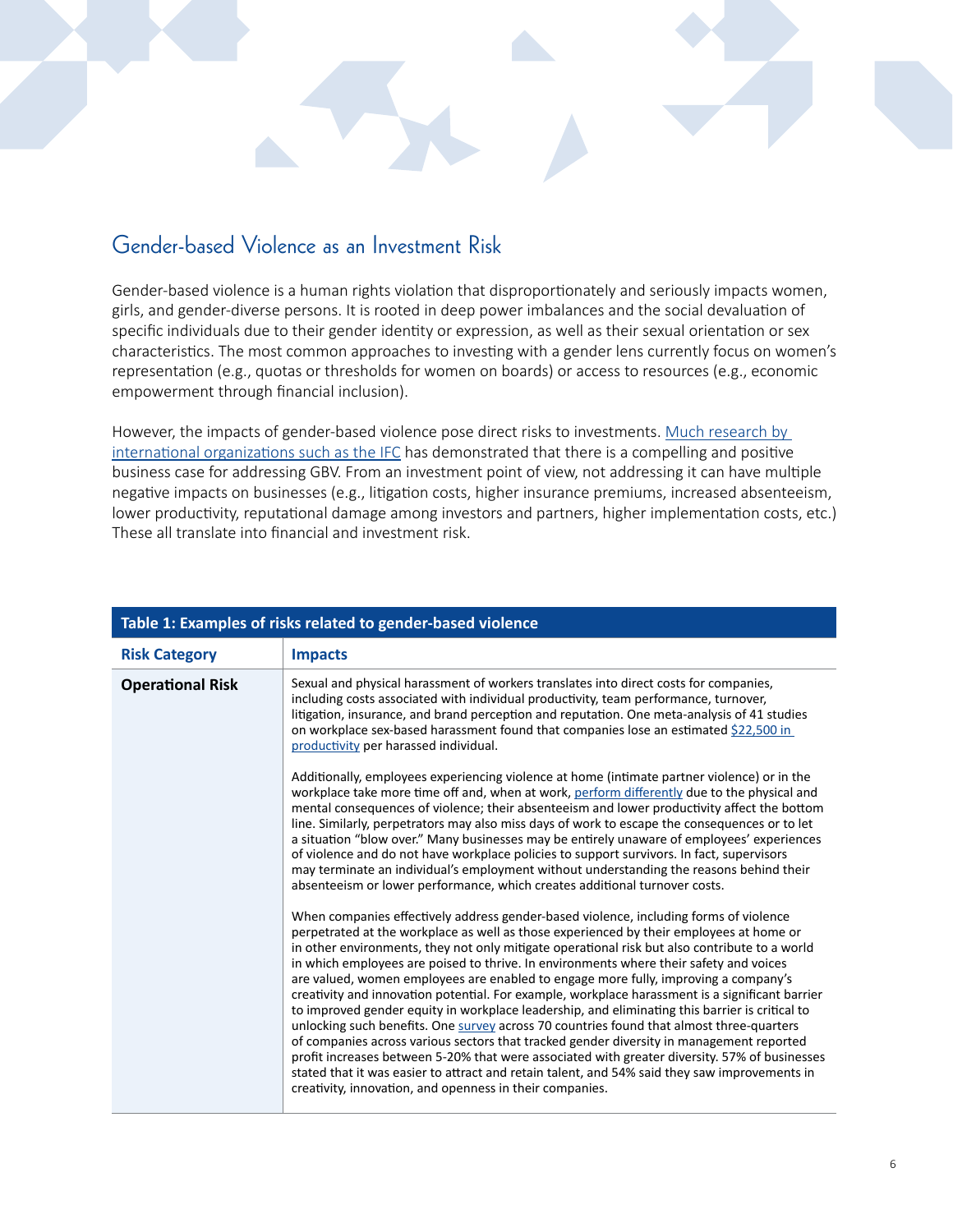The following draws upon global evidence to illustrate specifically how gender-based violence intersects with and amplifies different types of risk that affect DFIs' investments.

| <b>Reputational Risk</b> | When gender-based violence occurs in the context of a DFI's investment, there are<br>reputational risks with financial implications. Some experts suggest that in terms of risk<br>prevention and crisis management, #MeToo concerns-or, in other words, gender-based<br>violence as a reputational risk-are as serious as cybersecurity breaches and corruption.<br>Market analysts attribute the record number of CEO exits in 2019 as a result of changes in<br>what behaviors were tolerated given the rise of the #MeToo movement. Poor reputation<br>translates not only into legal defense costs, but also into increased insurance costs, with data<br>from the world's 30 largest insurance companies illustrating a 10% increase in employee<br>practices liability insurance rates as a result of #MeToo as of December 2019.<br>Companies that invest in safe workplaces—and especially those that take the extra step<br>to invest in safe homes and safe communities—are well-positioned to weather (and lead)<br>changes in societal tolerance around gender-based violence globally. They will be perceived<br>as leaders in growing movements for gender equity and social change, which may bring<br>transformative knock-on effects such as improved retention and satisfaction of women and<br>socially excluded groups who are employees, increased brand value and perception, and<br>customer loyalty. |
|--------------------------|-------------------------------------------------------------------------------------------------------------------------------------------------------------------------------------------------------------------------------------------------------------------------------------------------------------------------------------------------------------------------------------------------------------------------------------------------------------------------------------------------------------------------------------------------------------------------------------------------------------------------------------------------------------------------------------------------------------------------------------------------------------------------------------------------------------------------------------------------------------------------------------------------------------------------------------------------------------------------------------------------------------------------------------------------------------------------------------------------------------------------------------------------------------------------------------------------------------------------------------------------------------------------------------------------------------------------------------------------------------------------------------------------------------------------------|
| <b>Regulatory Risk</b>   | Robust laws, policies, and regulations on gender-based violence lay the groundwork for<br>long-term changes in the social acceptance of gender-based violence, which is fundamental<br>for reducing associated costs. Annually, it is estimated that gender-based violence costs<br>the equivalent of 2% of global GDP, or US\$1.5 trillion, accounting for direct health and<br>psychosocial services, legal costs, and child welfare services; and indirect cost of lost wages,<br>productivity, and potential.<br>With growing attention to this issue worldwide - including the new ILO Violence and<br>Harassment Convention that entered into force in June 2021—many countries may be<br>introducing regulations to hold companies accountable, including improved transparency<br>around workers' safety, including sexual harassment and assault. Similarly, there is a growing<br>trend of treating gender-based violence in the workplace as an occupational health and safety<br>risk. Organizations that identify and value these trends set themselves up for success in a<br>world where laws, policies, and regulations against GBV are on the rise.                                                                                                                                                                                                                                                          |
| <b>Political Risk</b>    | Research shows that levels of violence against women are a better predictor of state instability<br>than traditional measures such as wealth and the strength of institutions. Additionally,<br>countries with high levels of violence against women are less likely to comply with<br>international norms and treaty agreements, and they are less likely to operate peacefully in<br>the international system. High levels of violence can indicate unseen instability in a country,<br>including corruption and coercion, ultimately diminishing return on investment.<br>Organizations demonstrate that gender equality is critical to promote sustainable economic<br>growth and unlock development benefits through their robust commitments to end gender-<br>based violence and through their actions to create systems, instate well-enforced laws and<br>policies, and shift norms for more equitable and safe communities.                                                                                                                                                                                                                                                                                                                                                                                                                                                                                         |

The ubiquitous nature of gender-based violence means that every investment in every sector and industry is potentially affected. Thus, gender-based violence is material to all investments. Adopting a specific gender-based violence lens is a critical component of mitigation for the risk areas identified here, but that is not all. It also represents a tactical opportunity for DFIs to address the underlying structural causes of gender inequality and maximize the potential of their development work.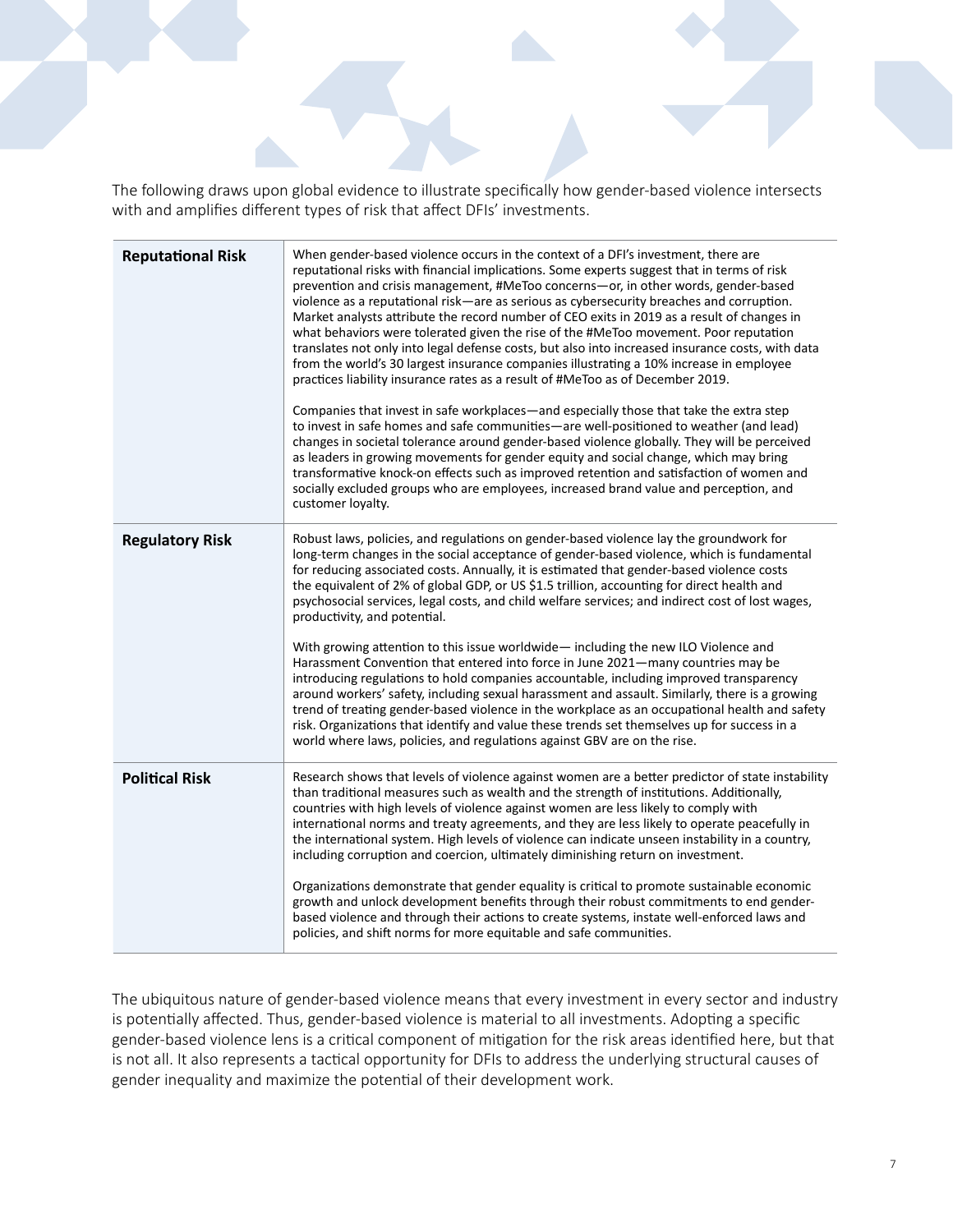### Strategies for DFIs

This high-level framework distils several ways DFIs can put their assets into action in support of genderbased violence prevention and mitigation. In many cases, DFI staff members will recognize that one or many of the components that make up these strategies are already in place within their institutions, while in other cases they might be inspired to explore innovative ideas to push their institution and their industry further. This roadmap is designed for a wide audience at any stage of incorporating a systematic approach to gender-based violence prevention, risk management, and response. While the strategies are not exhaustive, they provide a broad perspective on the state of the field and suggest concrete ways in which DFIs can incorporate gender-based violence reduction into their investments. The strategies aim to empower the teams already working on these initiatives at DFIs and spark the financial imagination<sup>3</sup> of stakeholders across the DFI landscape by providing an initial set of actionable ideas.

### Box 1: Internal Policies, Practices, and Culture to Ground a Gender-based Violence Approach

A comprehensive good practice on gender-based violence begins with creating an internal workplace culture that attracts a diverse workforce and provides a safe, supportive environment for all employees to thrive. The four strategies in this Roadmap focus on ways to incorporate a gender-based violence lens into investment processes and partnerships with clients and contractors, but all of this must be grounded in the institution's own policies, practices, and culture that keep employees and everyone in the value chain safe and ensure that all voices are heard. Accomplishing gender equity and gender-based violence prevention and mitigation through investments requires attracting and retaining a diverse workforce, including those with gender-based violence expertise. It also requires that those with that expertise have decision-making power. Any institution that seeks to encourage good practices in projects and investments but does not invest in those practices internally risks both lower credibility and broader reputational risk that could affect their own ability to partner with clients. Many resources on strong internal policies and practices on gender, equity, and diversity exist, such as [USAID's Integrating Gender into Workplace Policies](https://www.usaid.gov/engendering-industries/gender-equality-guides/policies). It is strongly recommended that institutions work towards, at a minimum, policies, trainings, and accountability measures that ensure they attract and retain diverse talent and that that diversity is reflected in the teams implementing the strategies laid out in this Roadmap.

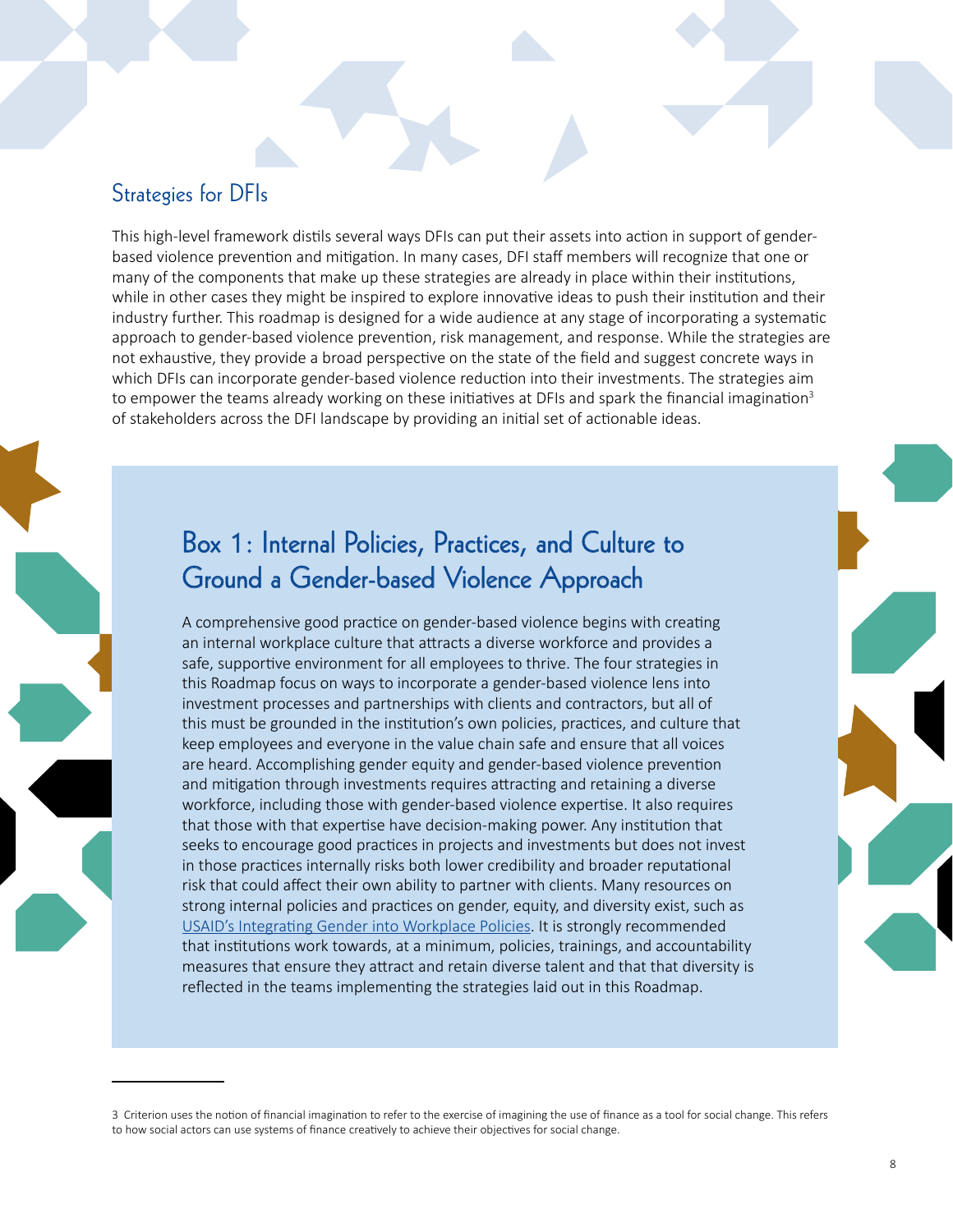### Strategy 1: Assess Risks in the Project as Part of ESG Due Diligence and Determine the Material Impact on the Investment

This section first assesses DFIs' existing approaches with respect to integrating gender-based violence into their safeguarding practices at the deal or project level. Data show that already 74% of DFIs include a gender lens in their investment process. While risk assessments traditionally analyze and quantify operational, regulatory, reputational, and political risk factors, investors are increasingly recognizing the material impact of environmental, social, and governance (ESG) issues on their investments.

The strategy outlined below aims to build on the existing practices by strengthening the integration of gender-based violence to the existing ESG due diligence policies and practices. Specifically, it lays out a step-by-step process for DFIs to quantify and measure the risk of gender-based violence and enhance or supplement their risk assessment processes—the first step in safeguarding—to improve gender-based violence reduction outcomes.

The specific Theory of Change behind this strategy is the following:

*If DFIs recognize gender-based violence as a ubiquitous material risk to the outcomes of their investments and measure this risk more accurately, then they will be incentivized to prevent, mitigate, and act more effectively to reduce the prevalence in the context of a given project or site.* 

It is likely that upon updating risk assessment standards that integrate data on gender-based violence into risk assessments and financial analyses, DFIs will identify higher systemic risk—a risk that has always existed but was previously undervalued or unidentified—and recognize it as jeopardizing their investment outcomes and development impact. In turn, this will support action either to avoid investing due to the serious risk of aggravating violence or, alternatively, to plan from an early stage to effectively mitigate the prevalence of gender-based violence in the context of a project or deal. These two paths will reduce incidents and contribute to a social shift in which the need for the reduction of gender-based violence is recognized and valued across all the teams involved in investment decisions.

#### *Background: DFIs' Current Practice*

All DFIs assess risk before making an investment decision, but every organization has a different approach. For every DFI, however, ESG due diligence is a critical piece of overall risk assessment given the [evidence](https://www.fidelityinternational.com/editorial/blog/chart-room-the-clear-link-between-esg-and-returns-bbf01a-en5/)  underscoring a strong correlation between high ESG ratings and portfolio performance. While ESG due diligence has traditionally focused on issues such as environmental impacts, working conditions, or corruption, many investors, including DFIs, are integrating a gender lens into their operations against the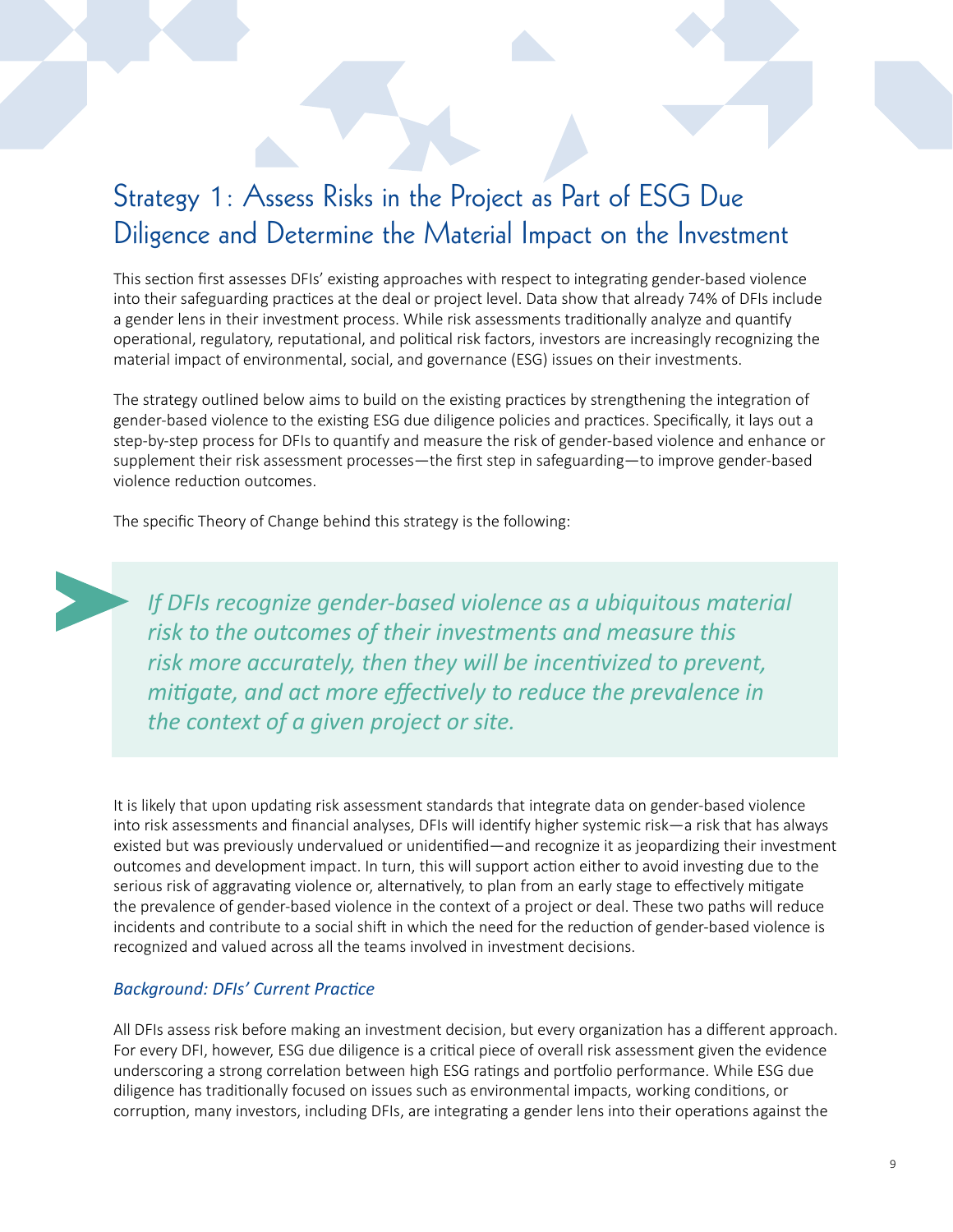backdrop of important worldwide shifts in gender norms in recent decades. This is based on the twofold assumption that gender equality is not only good for business (and thus has a material impact on their investments) but is also the right thing to do.

In fact, [nearly all DFIs](https://cgdev.org/gender-finance-survey) have a gender strategy aimed at increasing the benefits of their investments for women. A 2020 survey by the Center for Global Development underscores DFIs' significant efforts to integrate gender equity into their operations and processes. Specifically regarding risk assessments, the [findings](https://cgdev.org/gender-finance-survey) reveal that 12 out of 16 (75%) surveyed DFIs require the identification of gender-specific benefits or mitigation of gender-specific risks in investment documents. Additionally, for 8 out of 16 (50%) DFIs, a gender score or qualitative factors are incorporated into every investment approval decision by an investment committee.

The integration of a gender perspective during ESG due diligence, however, has typically not included a systematic or explicit process to identify the risk of gender-based violence. A 2019 benchmarking [study](https://www.ohchr.org/Documents/Issues/Development/DFI/OHCHR_Benchmarking Study_HRDD.pdf) of DFIs' safeguards conducted by the OHCHR shows that almost all DFIs have gender strategies and identify women and girls as "vulnerable groups" in their safeguards. Even so, it took specific high-profile cases for DFIs to recognize that gender-based violence merited significant attention and action. For example, the World Bank developed a *[Good Practice Note](https://documents1.worldbank.org/curated/en/399881538336159607/Environment-and-Social-Framework-ESF-Good-Practice-Note-on-Gender-based-Violence-English.pdf)* in 2018 to apply new standards on gender-based violence risk identification and response to infrastructure projects after several infrastructure projects resulted in egregious gender-based violence incidents against members of local communities.

Given the large wide sectoral scope, transactional volume, and diversity of transactions that characterizes DFIs' work, it is difficult for their risk assessment teams to integrate data on the many different forms of gender-based violence into the various risk assessments and analyses that influence decision-making for every deal. Such forms of gender-based violence would include intimate partner violence, child marriage, sexual harassment at the workplace, and violence against LGBTIQ+ persons due to their sexual orientation, gender identity/expression, or sex characteristics.

Because gender-based violence is ubiquitous and DFIs must weigh many risk factors for transactions, identifying some form of this risk by itself will likely not disqualify an investment, except in the most egregious of cases. Furthermore, the risk may not be identified until the last stages of a deal being approved, or it may not be identified at all as a risk ex ante. When the risk is identified, an E&S team is engaged to design a plan to mitigate it (a "do no harm" approach). While safeguarding is a critical component of executing a project, there are limitations to this approach. One is the siloing of social issues within E&S teams; another is reducing these risks to compliance-focused activities, rather than raising them as considerations for decision-making.

#### *Proposed Strategy: Gender-based Violence Lens Risk Assessment*

This strategy supports integrating an explicit gender-based violence lens into risk assessment processes in order for DFIs to more accurately and rapidly identify gender-based violence as a material risk to their investments. Implementing this strategy involves commitment and action from a number of different stakeholders. It especially requires collaboration between members of DFIs' investment/credit/risk assessment teams, E&S teams, and internal or external gender-based violence specialists.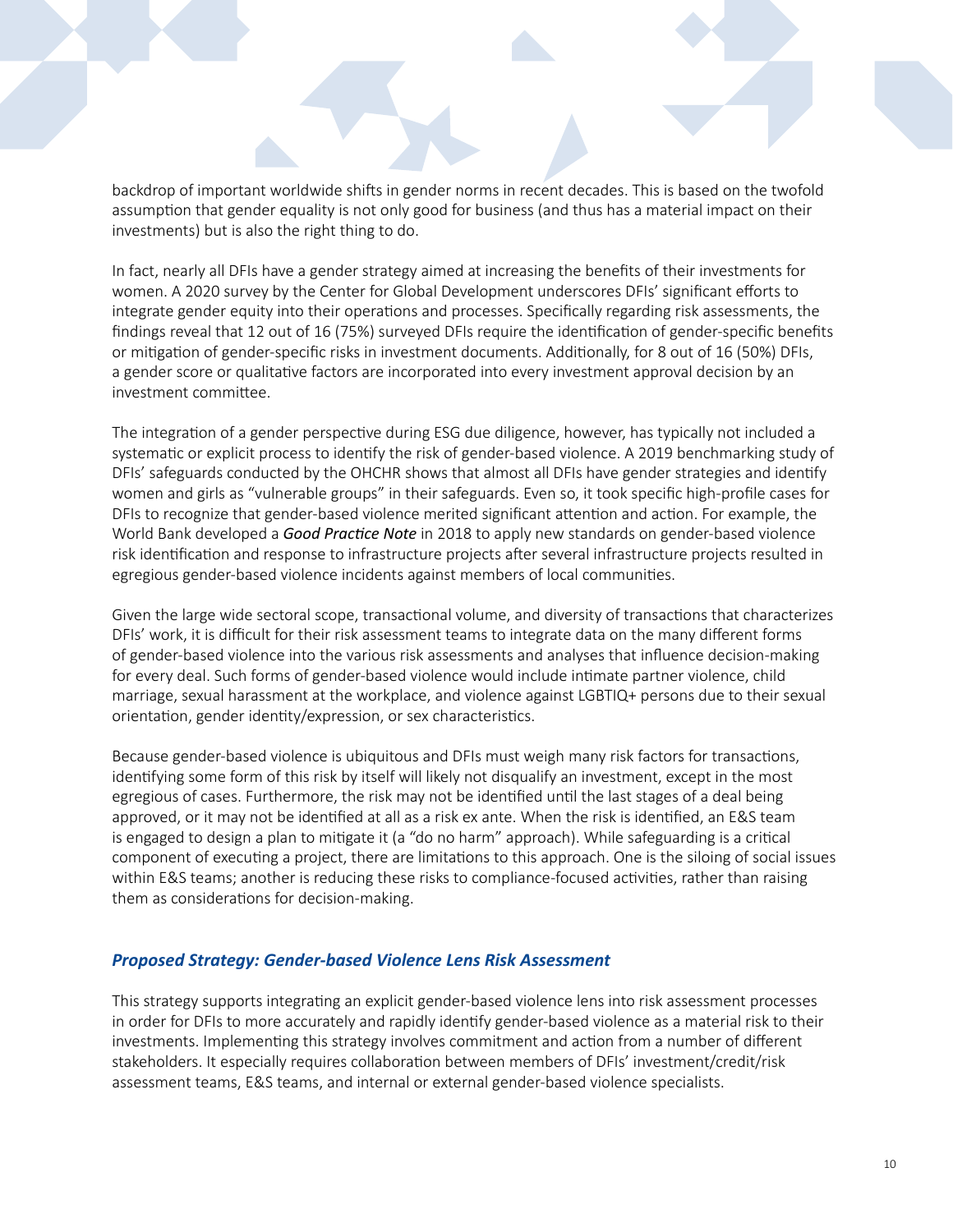Putting this strategy into action requires taking into account the political economy of DFIs. For example, one must consider how credit teams and E&S teams can work together closely from the earliest stages of a deal and ensure that gender-based violence expertise is valued as a critical component of evaluating and approving a deal. Specific steps in this strategy include:

- **Ensure that all parties in the deal have a clear understanding of the operational, reputational, regulatory, and political risks posed by gender-based violence:** Standard risk assessment practices will not change unless all stakeholders involved in a deal fully understand the critical need to incorporate a gender-based violence lens. To this end, all parties—including DFI teams outside of the E&S realm, as well as investees, sub-contractors, and implementing parties—should be trained to recognize genderbased violence risk and its material impacts on an investment (see Table 1 for context).
- **Evaluate risk assessment guidelines currently used for the inclusion of a gender-based violence lens and update accordingly:** Many DFIs use the International Finance Corporation (IFC) Performance Standards as a base for their ESG due diligence work. However, these standards could be improved to address gender-based violence in a more robust way (see Box 1 below). This means DFIs relying upon the IFC Performance Standards who are also interested in incorporating a gender-based violence lens must do this as an add-on. To improve the process, DFIs as a community might advocate for strengthening gender-based violence standards in existing standards such as the IFC Performance Standards, or they could develop a complementary set of guidelines to be used by a range of DFIs. In the meantime, as these efforts ramp up, it is important for DFIs to engage gender-based violence experts to update their own risk assessment standards accordingly.
- **Progressively incorporate gender-based violence data into risk assessments (beyond E&S), ensuring that all individuals and parties responsible for risk assessment have adequate training to do so:**  Include gender-based violence data from the relevant country, project area, or company in financial analyses in the same way that standard macroeconomic indicators are used to calculate various types of risk. This represents a significant shift from how DFIs currently assess and quantify risks. Making this shift is further complicated by the fact that reliable data are difficult to acquire and, in many circumstances, not available at all). This process will require considerable iteration and collaboration among DFIs. However, new data sources and tools to identify gender-based violence risks for investment decisions are starting to emerge, creating an opportunity for DFIs to start exploring and testing new approaches. The fact that similar conversations are also starting to happen about other types of non-financial risks (e.g., climate change) also present interesting synergies. As a starting point, systematic attempts should be made to procure and incorporate as much data as possible. For example, data on the prevalence of intimate partner violence may be included in calculations of political risk (see: Gender-based Violence: A Hidden Indicator of Political Risk), or data on the existence of robust penalties for sexual harassment in the workplace may be used to strengthen calculations of regulatory risk. In practice, this means that considering gender-based violence is moved up in the process and becomes a key element of investment decision-making from the earliest stages.

While these steps reflect actions an individual DFI may take (including steps they often already take), they are also an invitation for the broader community of DFIs to shape the way that ESG due diligence is typically conducted. This strategy reflects a shift in business-as-usual risk assessment processes that, when systematically implemented across projects, has the possibility to produce widespread, transformative impact by shaping the way that DFIs as a collective value risk and make investment decisions across countries and sectors. Strategy 2: Partner with Client on Strategies to Reduce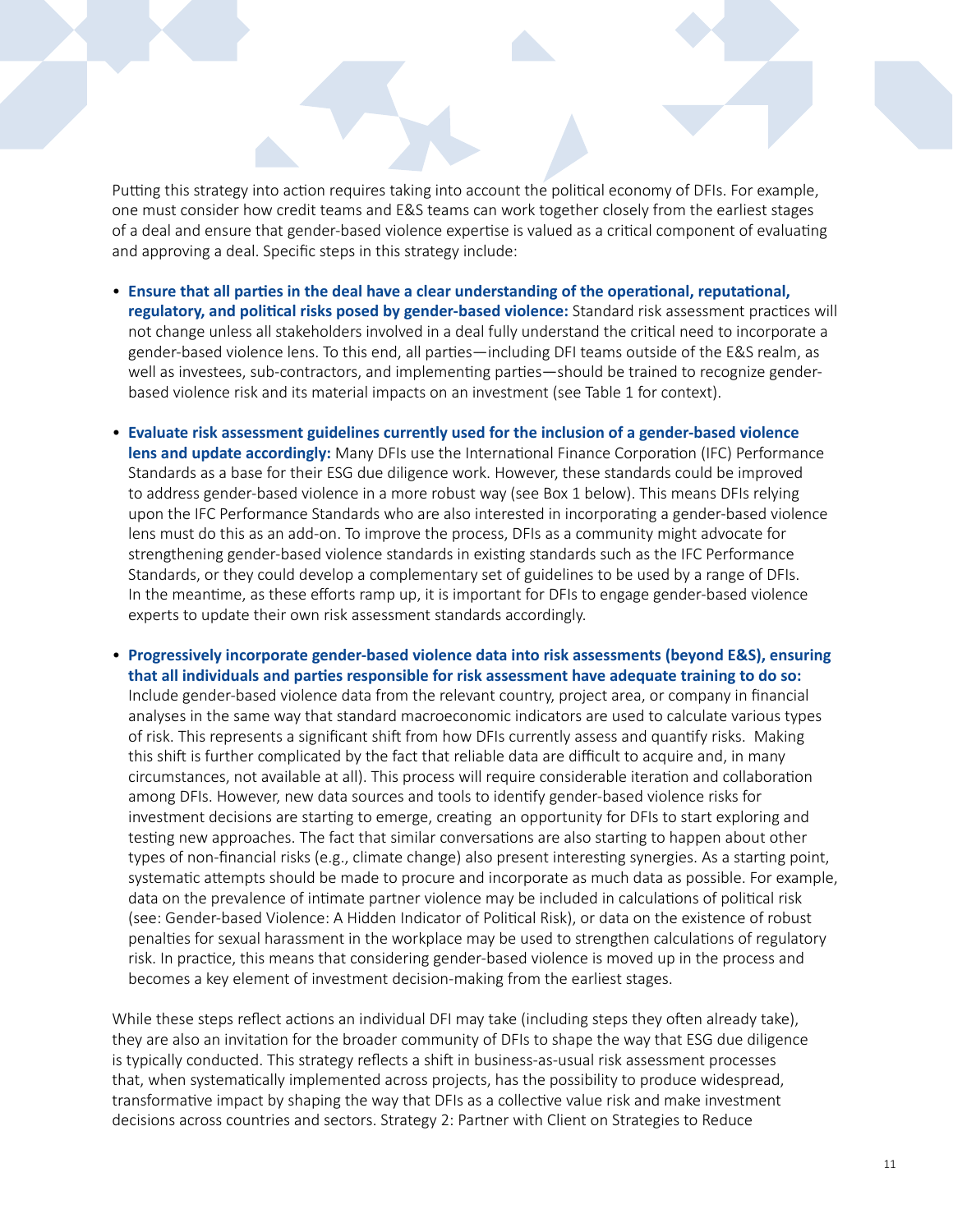### Box 2: Gender-based Violence and the IFC Performance Standards

The IFC's Environmental and Social Performance Standards (2012) are an internationally recognized benchmark for environmental and social (E&S) risk management that influence what issues are elevated and addressed by business and development finance. The standards, along with the IFC's overarching Sustainability Framework, articulate a commitment to sustainable development and good industry practices, and cover issues that are a material risk to development outcomes. The standards cover eight broad categories, each defining counterparty responsibilities and providing specific process guidance to sustainably manage environmental and social impacts, risks, and development opportunities. The IFC Performance Standards have become de facto standards for many DFIs worldwide.

In the current version of the standards, gender-based violence is not treated as a ubiquitous systemic risk. There is guidance on preventing sexual harassment and preventing exploitation and the Sustainability Framework names the overall importance of minimizing "gender-related risks," but analysis of gender-based violence as a spectrum of issues and dynamics is largely absent.

IFC's broader work reflects that gender-based violence is rooted in systemic gender inequality and the standards contain guidance on addressing inequality through non-discrimination, equal opportunity, inclusive engagement, and proactive opportunities to empower women and girls. Beyond the standards, IFC also puts significant resources towards encouraging better industry practices on gender equality and addressing multiple forms of gender-based violence. The Sustainability Framework helps to foster good industry practices to addressing GBV in projects. It supports clients and institutions in various sectors in developing gender-sensitive policies and procedures, including assessments of GBV in the workplace and communities, which in turn, result in the implementation of GBV risk management action plans. In 2018, IFC issued a two-page memo laying out how the IFC's ESG team screens each potential investment for gender-based violence risk and requires clients to implement certain anti- gender-based violence and gender-equality provisions. In 2020 IFC, CDC and EBRD published the Good Practice Note: Addressing Gender-Based Violence and Harassment: Emerging Good Practice for the Private Sector.

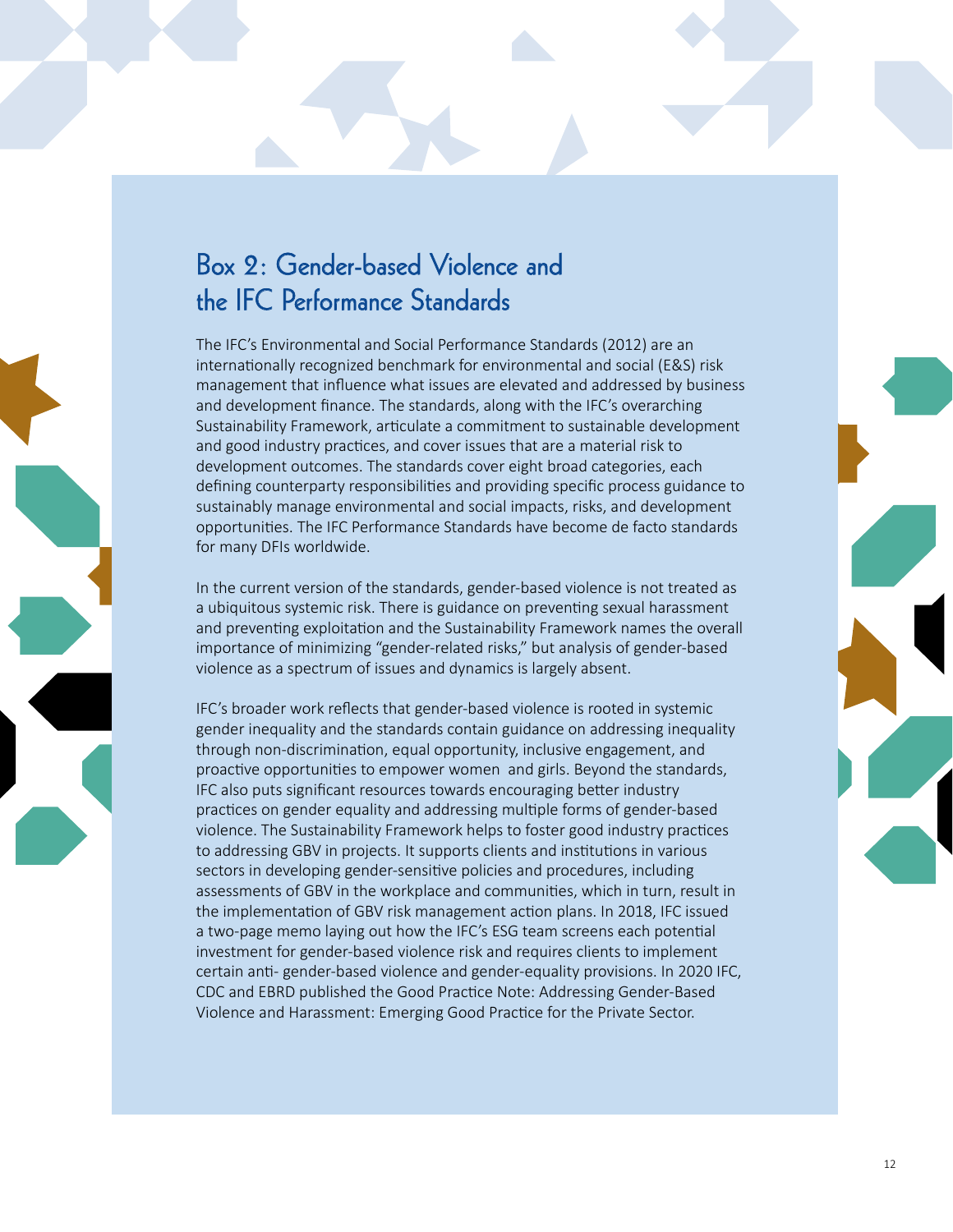While the Gender Implementation Plan, the Good Practice Note, and the many ways in which IFC invests in prevention of GBV in business and development finance are all critical, the recognition of GBV as a core and ubiquitous risk and impact issue is not yet reflected in the current standards. This means most institutions implementing the standards as are not likely to see GBV as core risk management. To adequately incorporate both the impact and the investment risks of gender-based violence into the DFI investment process, we recommend the following.

- The IFC Performance standards should be revised to incorporate considerations of gender-based violence into the existing themes. We recommend that a gender-based violence lens be incorporated into the existing standards over creating a separate gender/gender-based violence theme for the standards both because it is valuable not to think of gender as an added burden for clients to take on and also because the power dynamics that underpin genderbased violence are woven into all social and environmental issues. This would also support DFIs in strengthening their risk management practices. The implementation of the IFC standards generally sits with DFIs' E&S teams as part of a safeguarding approach. If the standards had a gender-based violence lens woven in throughout, the DFI teams implementing them would be integrating GBV risk management practices throughout, reflecting the ubiquity of the issue.
- DFIs should fully leverage the existing guidance on gender while also committing to a stronger set of practices on GBV than are currently laid out in the standards. There is broad recognition across the DFI community that gender analysis needs to be a part of core financial analysis for all deals and that clients need to be doing more to prevent GBV than the standards currently lay out. Updating the standards takes significant time and resources, and there is no need for DFIs to wait on that to strengthen their own standards. The Good Practice Note provides detailed guidance and individual DFIs have published guidance notes and resources on how a gender-based violence lens can be applied to the IFC standards. These can be the basis of a stronger set of practices in the interim, and DFIs have the opportunity not only to implement them individually, but also to come together as a community to share and advocate for them.

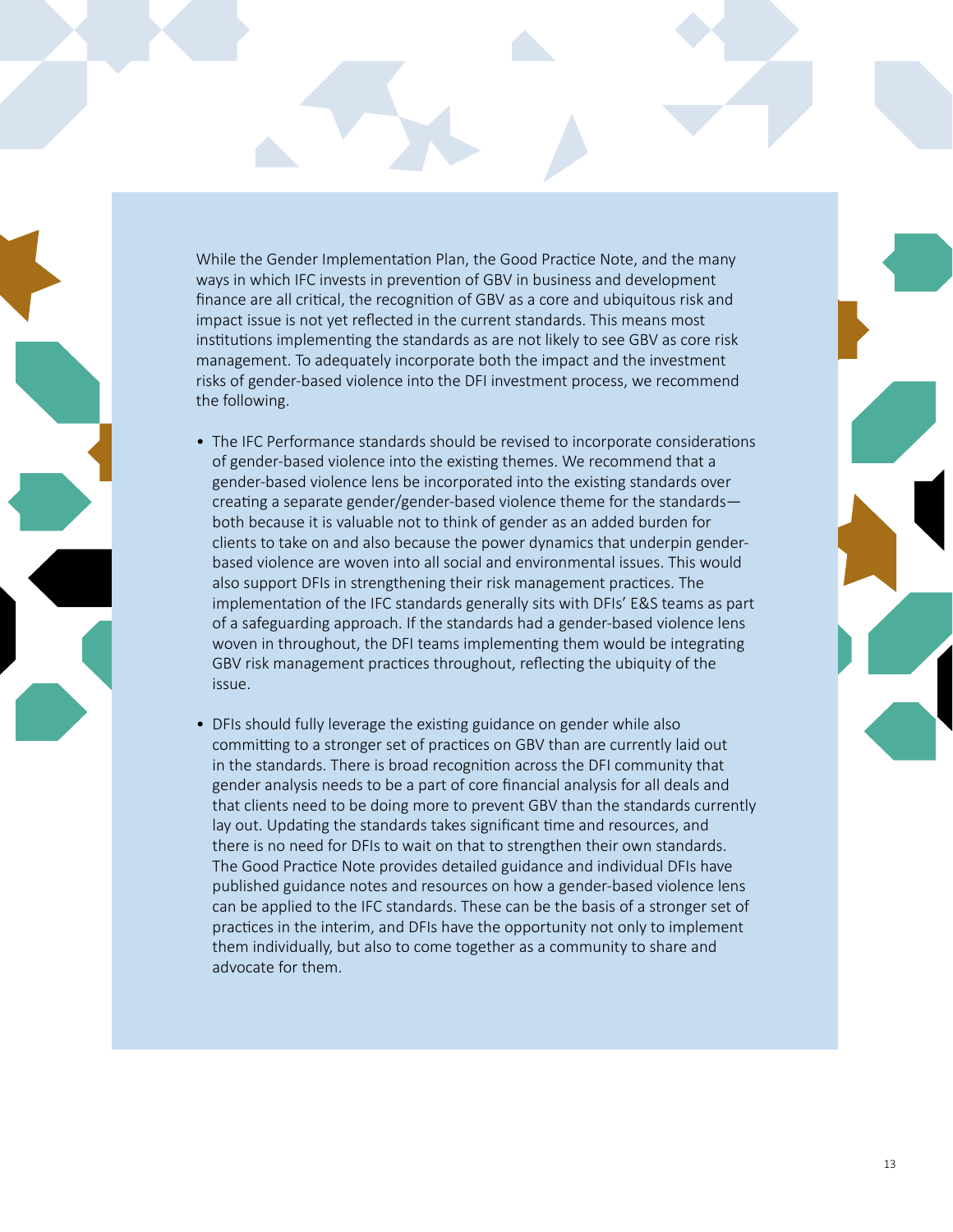### Strategy 2: Partner with Client on Strategies to Reduce Company or Project-Level Gender-based Violence

This section begins by examining how DFIs currently approach gender-based violence mitigation through safeguarding policies and practices. Then, it introduces a strategy focused on strengthening DFIs' partnerships with their clients/investees to reduce the incidence rates of violence with respect to company or project operations in situ. The strategy builds upon the previous strategy about risk assessment by suggesting specific steps to respond to the identified risk, by directly engaging the client, and by requiring a gender-based violence lens in project implementation.

The specific Theory of Change behind this strategy is the following:

*If DFIs effectively integrate a gender-based violence lens into existing safeguarding practices, ongoing monitoring, technical assistance, and client relations, then clients will be supported (and also required) to prevent and mitigate genderbased violence at a given company, project, site and/or the surrounding communities. In other words, incorporating a gender-based violence lens into the safeguarding action plans will ensure that clients address this risk across all investments, and the prevalence of gender-based violence will be reduced as a result.*

#### *Background: DFIs' Current Practice*

DFIs' extensive efforts to "do no harm" are reflected in sustainability frameworks, safeguarding policies, and accompanying performance standards. Environmental and Social Frameworks (ESFs) or Environmental and Social Action Plans (ESAPs) are common compliance documents required across investments to support the identification of risk (e.g., risks associated with biodiversity or natural disasters, community health and safety, involuntary resettlement, or indigenous peoples), assessment of investee capacity to mitigate such risk, and implementation of risk mitigation activities. 4 Each project's ESAP is binding and is accompanied by a timeline and the requirement to report any events that are material to the investment. Additionally, many DFIs have stand-alone gender policies and may require a Gender Action Plan for specific investments, notably those earmarked for gender equality. These practices demonstrate the dedicated effort, scope, and range of existing approaches to incorporating gender safeguards.

<sup>4</sup> Different institutions use different terminology with regard to safeguarding. In addition to those mentioned above, alternative terms used across international financial institutions include Environmental and Social Impact Assessment (ESIA), Environmental and Social Management Plan (ESMP), Environmental and Social Framework (ESP), Environmental and Social Policy (ESP), and Environmental and Social Standards (ESS).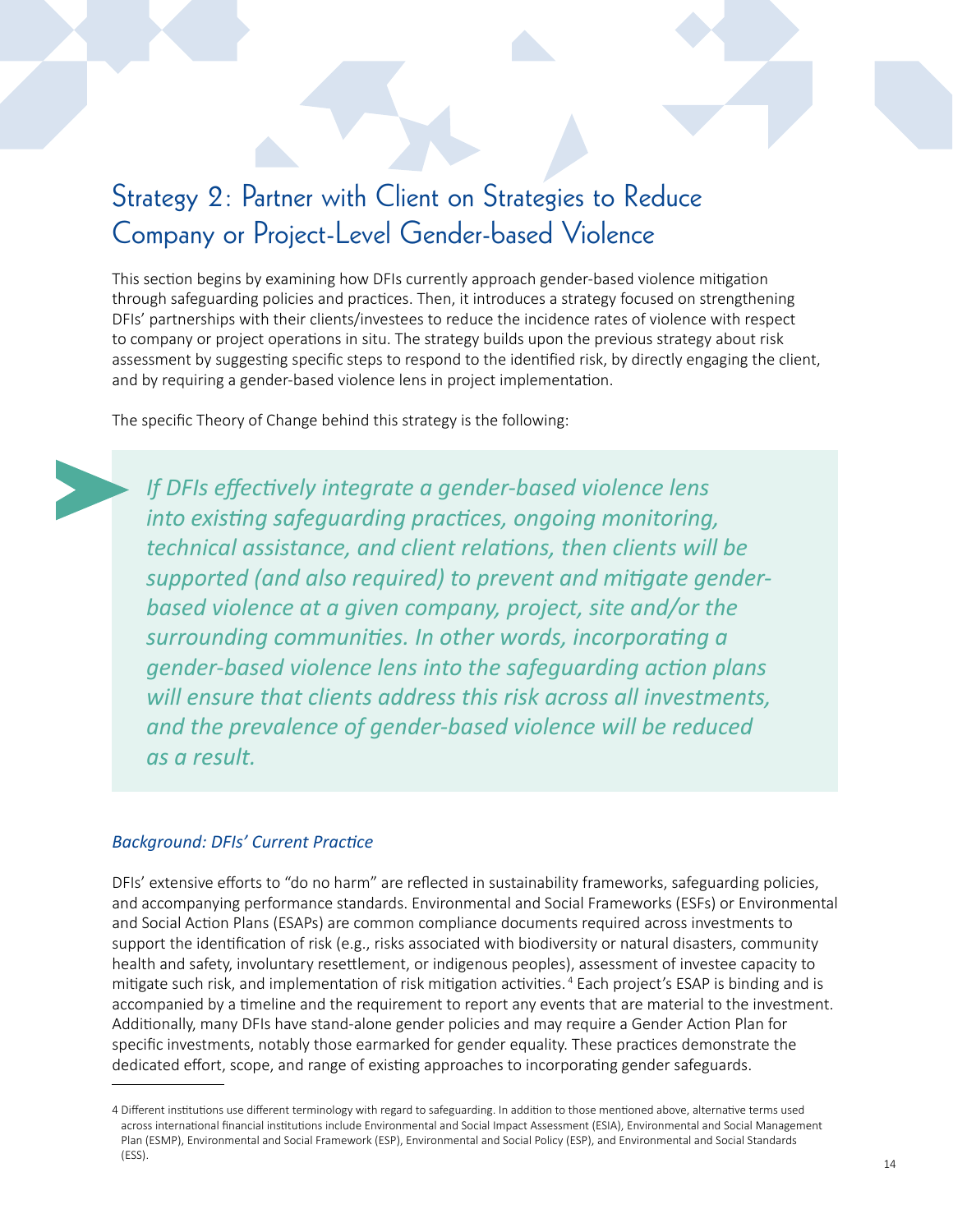Still, project E&S frameworks and even gender policies do not always include sufficient attention to gender-based violence. In a 2020 study on international financial institutions, the organization Gender Action developed indicators to analyze and score the E&S frameworks and gender policies of these institutions' as strong, adequate, or weak. The [findings](https://genderaction.org/docs/Unmet_Gender_Promises_Report.pdf) reveal that:

- 1. With regard to E&S frameworks, 2 out of 12 international financial institutions (16.7%) scored as strong, 3 (25%) scored as adequate, and 7 (58.3%) scored as weak on the "sexual and gender-based violence & harassment" indicator. Support for victim reporting, grievance and accountability processes, and prevention training for project staff were regarded as elements of strong environmental and social frameworks for this indicator.
- 2. Regarding gender policies, 5 out of 12 international financial institutions (41.7%) scored as strong, 2 as adequate (16.7%), and 5 as weak (41.7%) on the "sexual and gender-based violence" indicator. Strong policies were defined as those including a clear and extensive definition of many forms of violence, assistance to people who report violence, and consideration of violence as a risk during project identification, design, and implementation.
- 3. No international financial institution had a strong E&S framework around violence related to an individual's sexual orientation, gender identity, or sex characteristics, as most of these frameworks do not address violence or discrimination against sexual and gender minorities.

Even when DFIs uncover significant human rights risks, including gender-based violence, safeguards [rarely include](https://www.ohchr.org/Documents/Issues/Development/DFI/OHCHR_Benchmarking Study_HRDD.pdf) specific commitments from the DFI or investee to remedying adverse impacts. Rather, clients are required to align their practices with specific performance standards, which may include engaging stakeholders, addressing labor conditions, implementing codes of conduct, or developing grievance mechanisms about project performance and impacts. There are few actions specifically tailored to reduce gender-based violence.

Most DFIs do provide gender-related training, technical assistance, and/or advisory services to investees. According to the Center for Global Development survey, [69% do so.](https://www.cgdev.org/sites/default/files/gender-equity-in-development-finance-survey.pdf) No data, however, are available on whether this training involves specific attention to gender-based violence and we know that gender lens investing often omits an analysis of gender-based violence on-site. Correcting that gap would provide an opportunity for investees to receive additional support from DFIs to strengthen their prevention and mitigation efforts, as well as to maximize investment outcomes and development impact. Nevertheless, the widespread existing practice of providing training and technical assistance to clients on gender equality, gender-based violence reduction policies and practices (including on how to respond and provide referral pathways for survivors) is a promising start that may be leveraged for the adoption o f an explicit gender-based violence lens.

#### *Proposed Strategy: Strengthen DFI-Client Partnership for Gender-based Violence Reduction*

This strategy is aimed at strengthening existing safeguarding frameworks and processes by integrating a specific gender-based violence lens into a client's social and environmental risk mitigation activities. Implementing this strategy involves participation from DFIs' E&S teams, internal or external gender-based violence experts, implementing partners, client-side managers, site representatives and administrators, and project managers.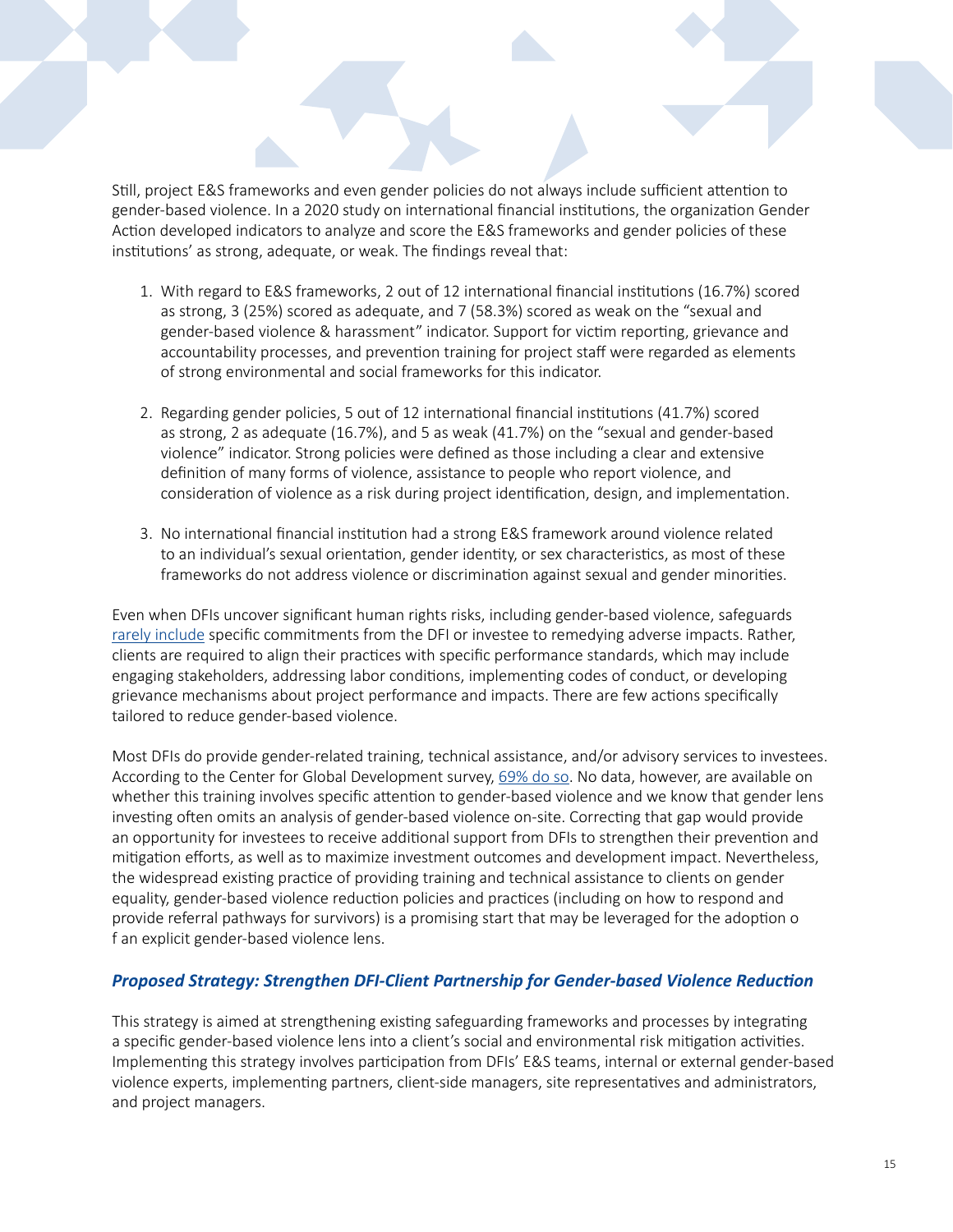It may be implemented as follows:

- **Evaluate whether the existing safeguarding framework adequately recognizes and mitigates gender-based violence:** For an existing project or investment, evaluate the ESAP to determine if it comprehensively recognizes and addresses gender-based violence risks. At a higher level, evaluate DFI guidance and frameworks around preparing an ESAP to ensure that a gender-based violence lens is systematically integrated. Consider alternative client engagement approaches, including technical assistance projects, capacity building, partnerships, and other types of action plans.
- **Engage the client and determine their ability to effectively mitigate gender-based violence:** Assess the client's capacity to recognize and mitigate gender-based violence, identifying potential policy changes, mechanisms, or training that need to be created or improved through technical assistance and other formal or informal client support. This must include an analysis of gender norms in the client's context, their willingness to put a written commitment into action, and the client's understanding of gender-based violence as material to the investment. In many cases, this practice is already in place for some investments. The recommendation, however, is to include this assessment for all investees. From a practical standpoint, DFIs may implement this recommendation by developing an approach that is adapted to their portfolio's characteristics (e.g., sectors, location, deal sizes).
- **Engage local partners to work with the client and design an ESAP or technical assistance interventions with a gender-based violence lens:** Local partners—especially women's organizations, LGBTIQ+ organizations, and experts working on gender-based violence—are well-placed to identify context-specific gender-based violence risks and inform recommendations to prevent, mitigate, and act on gender-based violence. Working with local partners may involve conducting a gender and power analysis or a gender-based violence audit of the proposed project. It could also include designing budgets, activities, trainings, and monitoring and evaluation plans that are responsive to gender-based violence. In addition, DFIs can work with local partners and investees to design technical assistance interventions that leverage local knowledge and communities in efforts to reduce and mitigate genderbased violence. Efforts should be made to engage with local partners as early as possible in the investments process so they can inform the development of ESAP. It is also important to engage with these partners in ways that do not place undue burden or responsibility on them. Recognizing that deal timelines would not always permit an extensive and meaningful engagement to happen ex ante, such engagements should also be pursued as part of ESAP implementation and technical assistance interventions.

The broader community of investors engaged in pushing gender lens investing forward—in this case, the 2X Collaborative as a collective that includes DFI leaders—also has a role to play in this strategy. Collectively, DFIs can signal that directly engaging with clients on gender-based violence (in every investment, in every country) is a new standard. They can also develop tools for other DFIs as well as clients that will help them implement this strategy. One example of how this is already being put into practice by members of 2X is the recent publication of *[Addressing Gender-based Violence](https://www.ifc.org/wps/wcm/connect/topics_ext_content/ifc_external_corporate_site/sustainability-at-ifc/publications/publications_gpn_addressinggbvh)  [and Harassment: Emerging Good Practice for the Private Sector](https://www.ifc.org/wps/wcm/connect/topics_ext_content/ifc_external_corporate_site/sustainability-at-ifc/publications/publications_gpn_addressinggbvh)*. Jointly commissioned by the IFC, European Bank for Reconstruction and Development (EBRD), and CDC Group, this resource includes specific guidance on assessing, preventing, responding to, and monitoring gender-based violence and harassment.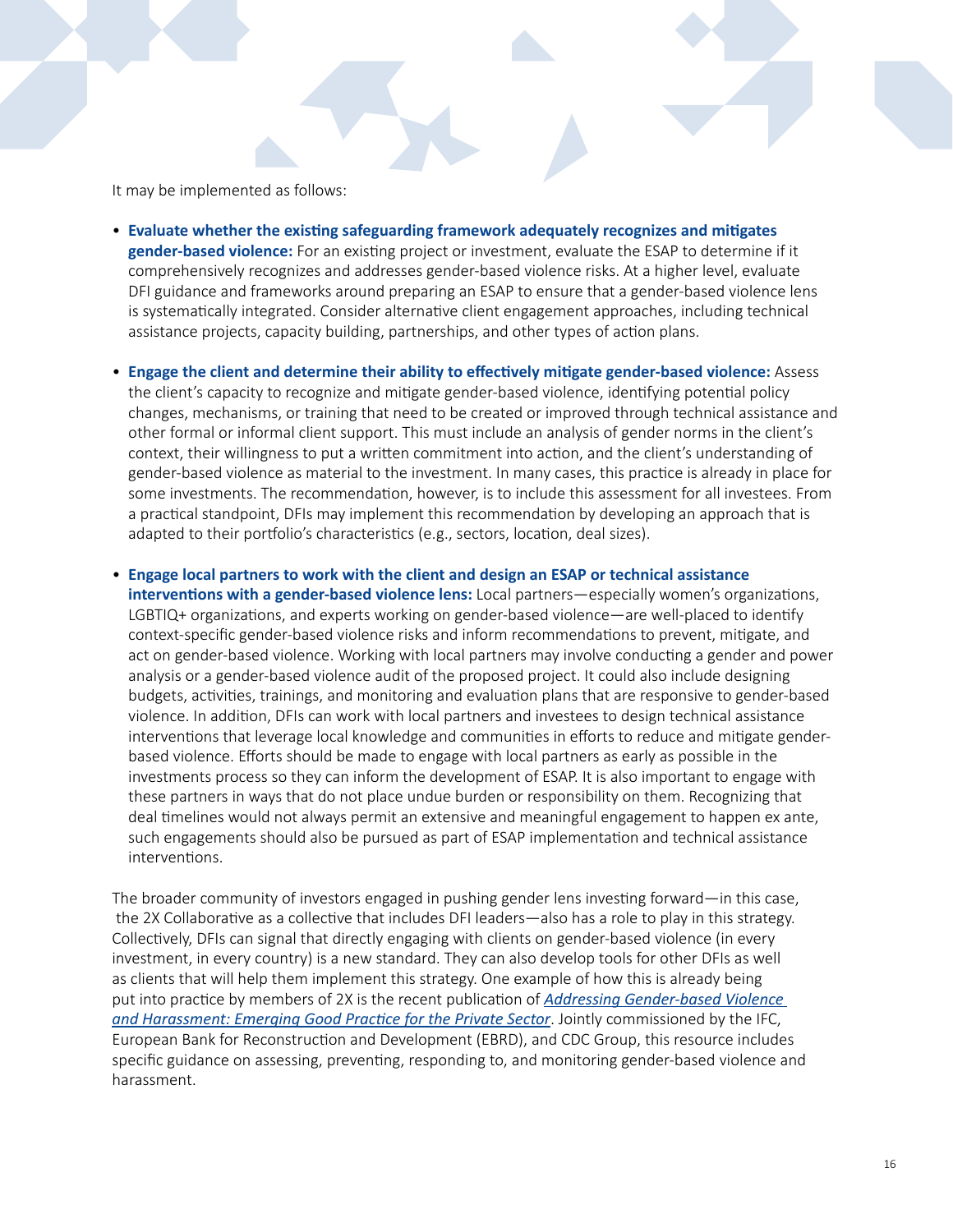### Strategy 3: Address Systemic Risk to the Portfolio by Integrating a Gender-based Violence Lens Across All DFI Operations and Processes

This section begins with an acknowledgment that DFIs do not currently address gender-based violence as a ubiquitous and material risk to their portfolios. It then outlines a strategy to show how prevention, mitigation, and action can be moved out of the exclusive E&S domain and built into institution-wide internal and investment processes. As a result, reducing gender-based violence is addressed not only on a project-by-project basis but becomes a portfolio-wide priority. The strategy includes aspects such as internal team training, sufficient funding for GBV efforts, and disaggregated data.

The Theory of Change behind this strategy is the following:

*If DFIs, upon recognizing that gender-based violence is material to their portfolio, systematically integrate a genderbased violence lens into their operations, then other actors in the financial system will follow their lead and join violencereduction efforts as a strategic and urgent issue. Leveraging DFIs' signaling power—and especially their commitment to address gender-based violence in their own operations, as well as in the world, via their investments—is critical to building momentum and political will to reduce and ultimately eradicate gender-based violence.*

#### *Background: DFIs' Current Practice*

As the previous two strategies have alluded, not all DFIs currently address the material risk of genderbased violence to their investments. Despite the growing evidence that gender-based violence significantly and negatively impacts investment outcomes (see Table 1 for illustrative examples), data on different forms of violence is not integrated into risk assessment, gender-based violence is often not clearly integrated in standard environmental and social risk safeguarding procedures, and performance standards are largely silent on gender-based violence.

In short, while there may be attention to gender-based violence in specific investments or projects, there is no systematic, writ-large approach to identifying, preventing, mitigating, and proactively acting with respect to gender-based violence across the entire DFI portfolio. Understanding gender-based violence as a ubiquitous risk means that it cannot only be addressed on an ad hoc basis or at the project or deal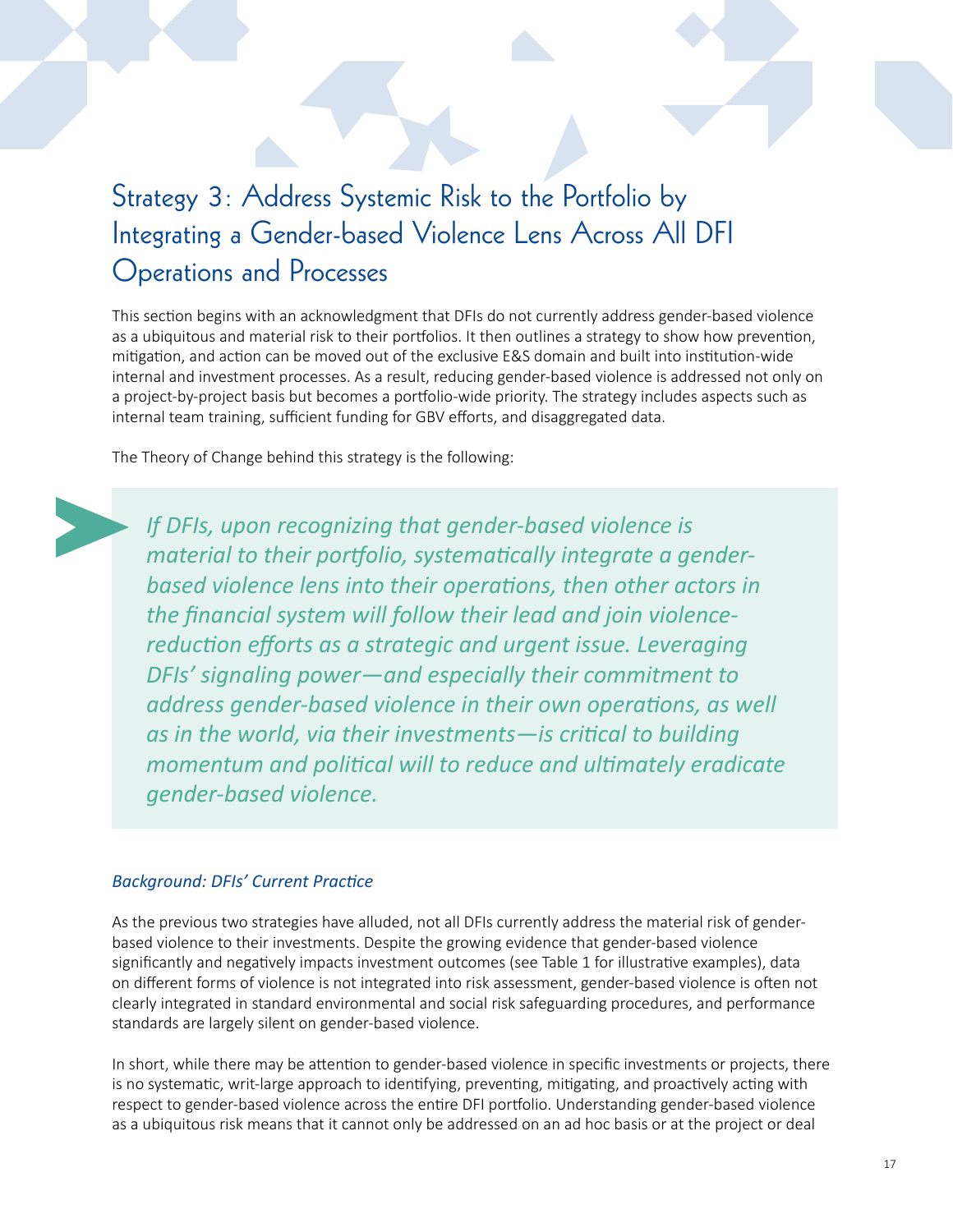level. Different manifestations of gender-based violence affect every investment in every sector in every country. An ideal structural approach thus begins with the recognition that gender-based violence affects DFIs' staff, not just project beneficiaries. It involves reducing gender-based violence within the DFI itself, as well as in its day-to-day work to invest for development impact.

Some limitations are evidenced by current institutional practices of training on gender lens investing and equity and inclusion. According to the Center for Global Development [survey,](https://www.cgdev.org/sites/default/files/gender-equity-in-development-finance-survey.pdf) although 69% of DFIs provide gender-related training, technical assistance, and/or advisory services to investees, it is much less common for them to turn their gender lens inwards. Only 19% of DFIs require gender lens investing training for staff and only 21% require internal equity and inclusion training for staff and managers. [A state of the field report](https://www.weps.org/sites/default/files/2021-10/public-development-banks-driving-gender-equality-en.pdf) on DFI practices regarding gender-based violence training has found that efforts are underway to address this. If the majority of staff, especially those outside of E&S or gender teams, do not have training on gender equality, this poses difficulties for integrating a gender-based violence lens across all processes and operations.

On a positive note, even though DFIs do not currently approach gender-based violence as a systemic risk to their portfolio, they do have specific experience in valuing risk differently, as evidenced by past work on climate change, humanitarian crises, and other areas. DFIs fill an important gap in the market by investing in companies, projects, and contexts that the private sector may consider to be too risky. This experience and the lessons learned from it may thus be leveraged when updating DFI operations and investments to integrate a gender-based violence lens.

#### *Proposed Strategy: Integrate a Gender-based Violence Lens into All Processes, Operations, and Deals*

This strategy seeks to strengthen internal DFI processes to incorporate a gender-based violence lens across operations and deals, recognizing that the reduction of gender-based violence is an opportunity to strengthen the entire DFI investment portfolio. Stakeholders involved in implementing this involve staff across the entire organization, including DFI leadership and management, human resources, project budgeting/finance teams, and the monitoring and evaluation teams. It also involves contractors, clients, local stakeholders, and internal or external gender equality and gender-based violence experts. It may be implemented as follows:

- **Evaluate what current portfolio objectives are and ensure gender-based violence is named (and measured) as a risk to achieving objectives:** Start by naming the reduction of gender-based violence as an explicit objective of the portfolio. Not only does this support recognizing the risks that violence poses to investment outcomes and strengthen the "do no harm" approach, but it also represents an opportunity to strengthen a DFI's overall social impact.
- **Develop a DFI-level plan to prevent and respond to gender-based violence across the portfolio, updating processes to address gender-based violence risk and maximize impact:** Develop a Genderbased Violence Prevention & Response Plan that institutionalizes the commitment to reducing genderbased violence into operations, investments, and programming. This may include the following actions, many of which are discussed in more detail under Strategies 1, 2, and 4 in this document: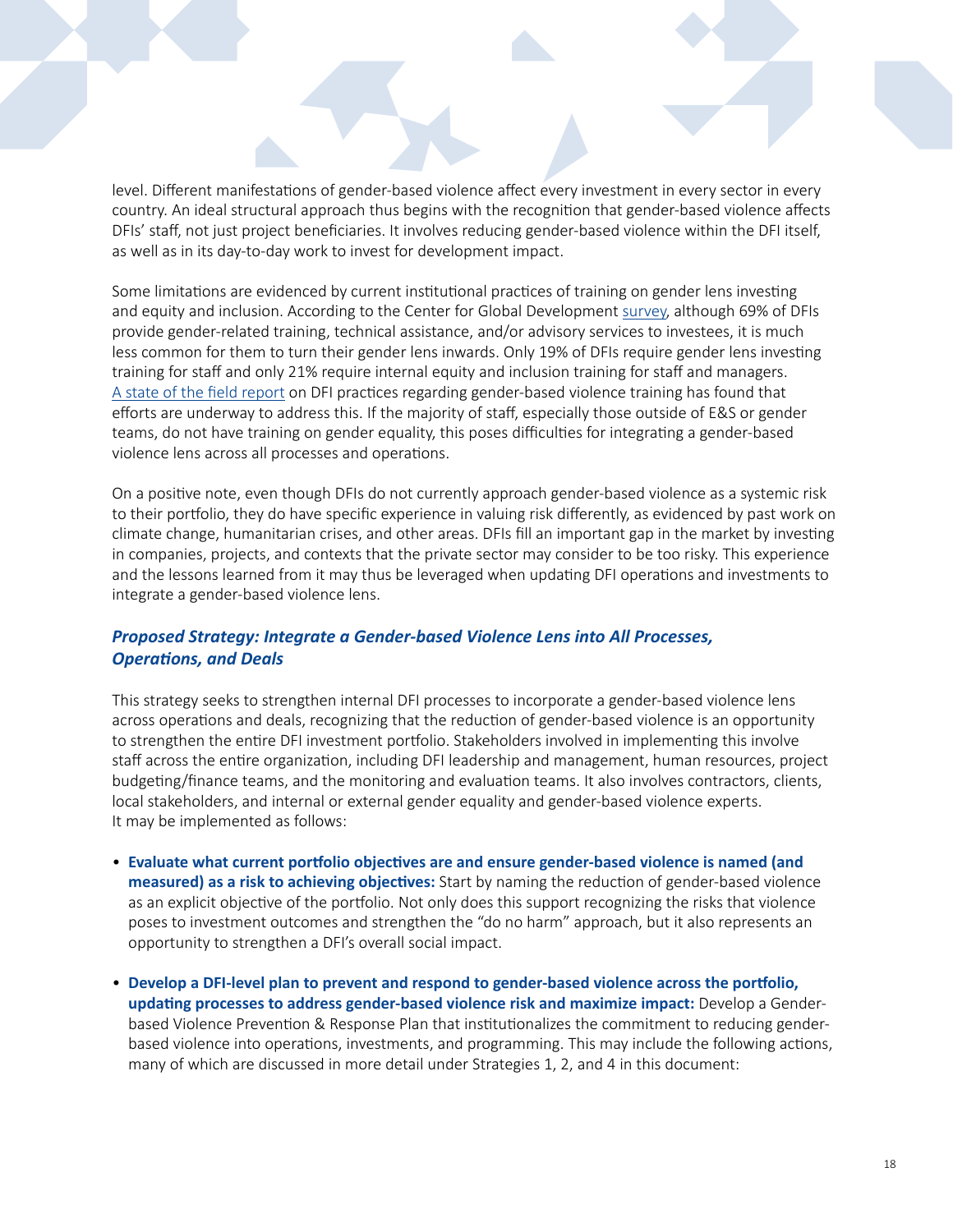- o Instate mandatory gender<sup>5</sup> and **power analyses** for all investments: Conduct a gender and power analysis for every new investment from an early stage, engaging a diverse set of stakeholders and using findings to inform partnerships and investment decisions.
- o *Benchmark internal human resources policies and processes against international standards and best practices for gender equality and the reduction of gender-based violence:* Implement changes to human resources policies and processes to broadly improve workplace gender equality (e.g., through gender-responsive recruitment, work-life balance, retention strategies, etc.) and prevent and respond to the occurrence of gender-based violence and harassment impacting the workplace and supply chain (e.g., design and enforce a respectful workplaces policy, a policy on supporting employees experiencing domestic violence, and a code of conduct that includes employees and contractors). Support employees, partners, and project beneficiaries who are survivors and, if possible, institute safe processes for reporting to law enforcement for perpetrators employed or affiliated with the company. (Note these processes cannot be mandatory, as this can put survivors at risk and/or lead to underreporting.)
- o *Ensure sufficient funding for efforts to tackle GBV:* Allocate budget resources to address gender equality and gender-based violence at systems, project, and investment levels. Additionally, allocate budget at the organizational level, ensuring funds are available to implement the DFI's Gender-based Violence Prevention & Response Plan.
- o *Design and require across-the-board due diligence questions and stakeholder engagement with regard to gender-based violence:* Due diligence may include questions to understand contextual gender norms, local risk factors that influence the prevalence of gender-based violence, and client capacity to prevent and mitigate (see Strategy 2 for more information on strengthening DFI/client partnerships). Further establish partnerships with local, national, and global non-governmental organizations (NGOs), community-based organizations, and companies with demonstrated expertise and experience in preventing and responding to gender-based violence. Collaborative partnerships (based on fair compensation, when relevant) with organizations that hold local knowledge and technical expertise on effective strategies to engage with workplaces, communities, and governments to mitigate risk can ensure sound investments are made in financing the reduction of gender-based violence.
- o *Require all staff and contractors to receive regular training on gender-based violence:*  Develop organizational culture and capacity for gender equality and anti-gender-based violence efforts. This includes promoting a shared commitment to gender equality and the reduction, prevention, and mitigation of gender-based violence by ensuring staff have the proper understanding, skills, and support through training, guidance, and capacity building. As a starting point for their work, all staff—including investment officers, financial analysts, E&S officers, and especially individuals in decision-making positions—must be able to understand gender-based violence as a material risk.

<sup>5</sup> Gender analysis is a process of critical reflection to analyze and assess how proposed policies, programs, and services might be experienced or affect women, men, and gender-diverse people differently.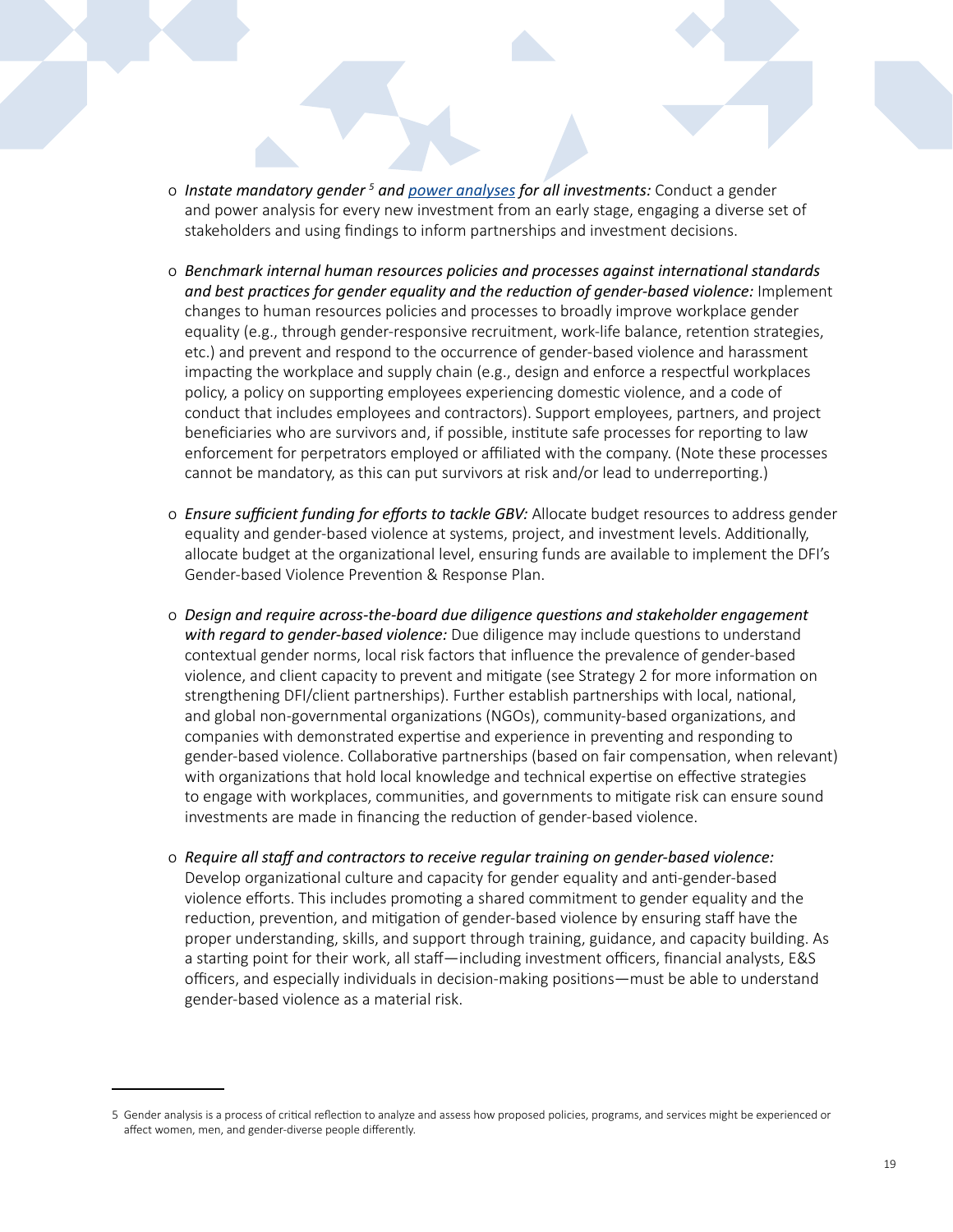- o *Collect relevant disaggregated data to inform strategies and MEL:* Develop mechanisms for collecting disaggregated data (especially from secondary sources, given the sensitive nature of collecting primary data on gender-based violence), developing indicators, measuring genderbased violence prevalence across the portfolio, and monitoring progress over time.
- **Use monitoring and evaluation findings to establish portfolio-level impact on gender-based violence reduction and update processes accordingly:** Use gender-responsive monitoring, evaluation, and learning processes and outcome metrics to track and collect data that can be used to analyze the impact of addressing (or not addressing violence) within the portfolio. Positive or negative changes in gender-based violence must be included in evaluations of the overall portfolio performance. A key consideration therefore is what kind of baselining needs to be implemented in programs in order for GBV reduction to be monitored.

DFIs as a collective have an important role to play in the implementation of this strategy. In addition to pushing forward changes in the way each of their individual institutions consider gender-based violence to be a material risk to their portfolio, DFIs occupy a critical space at the intersection of finance and social good and they have the power to call for change in the wider DFI community, as well as among public and private investors.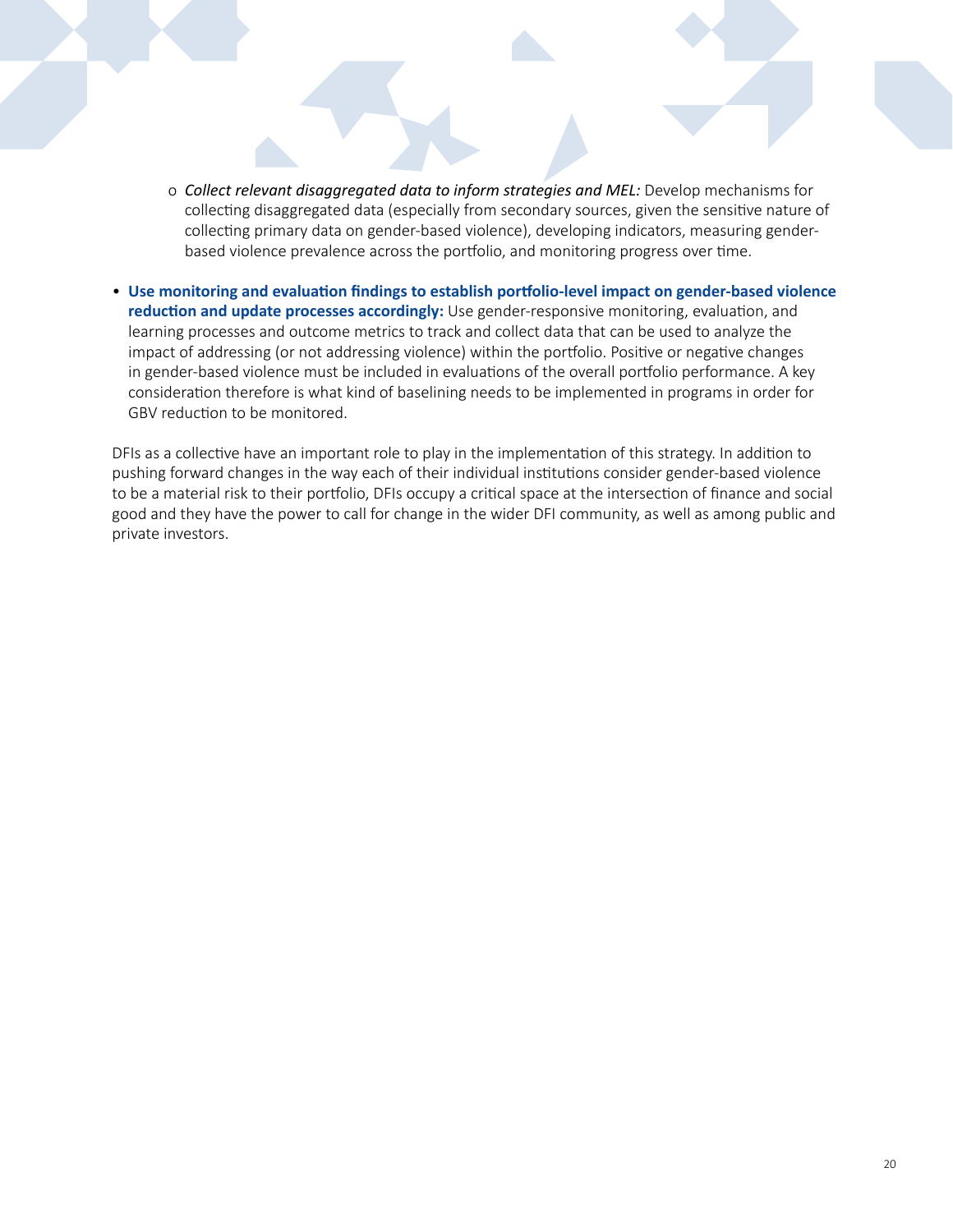## Strategy 4: Proactively Invest in Gender-based Violence Reduction as Part of the DFI Portfolio

DFIs play a significant role in fostering the conditions for developing a robust private sector by attracting investment through various financing, risk sharing, and support mechanisms. In addition to the previously mentioned efforts to incorporate gender analysis into investments, there is also an opportunity for DFIs to harness their catalytic and convening capabilities to invest in opportunities that actively address genderbased violence.

Given the nascent stage of using finance and investments to mitigate and prevent gender-based violence, DFIs' catalytic capital has an outsized role in shaping the investment landscape in this respect and are therefore uniquely positioned to attract other investors to opportunities that proactively seek to change systems of inequity. DFIs' investments have the potential to address root causes of gender-based violence and transform harmful gender norms and power dynamics.

The Theory of Change behind the active investment strategy is the following:

*If DFIs exercise their economic leverage by proactively investing in strategic sectors with an expressed intent to achieve reduction and prevention of gender-based violence, then there will be system-wide reductions in inequity and its resulting gender-based violence. This sustained and systemic change is a new frontier for the impact that DFIs can achieve in the world.*

#### *Background: DFIs' Current Practice*

Currently, an increasing proportion of the over US \$161 billion annual disbursements in official development assistance include some form of gender equality objective into their program. Not all DFI funding is linked to official development assistance, so it is difficult to track the overall percentage of funding with a gender or gender-based violence lens. Nevertheless, the system in place can hardly be considered investing with a gender-based violence lens. Even though the 2X Challenge exceeded its target of mobilizing US \$3 billion by 2020, having achieved a total investment commitment between mid-2018 and 2020 of US \$6.8 billion, the proportion of funds of official development assistance with a specific gender-based violence reduction lens is still relatively small. There is a [growing consensus](https://cdn.odi.org/media/documents/ODI_EDFI_essay_series_final.pdf) that it will be important to move beyond metrics that ensure something "counts" as a gender objective toward metrics that focus on outcomes and impacts of programs, building the specific evidence base of the impact DFIs can achieve with a dedicated gender-based violence reduction lens.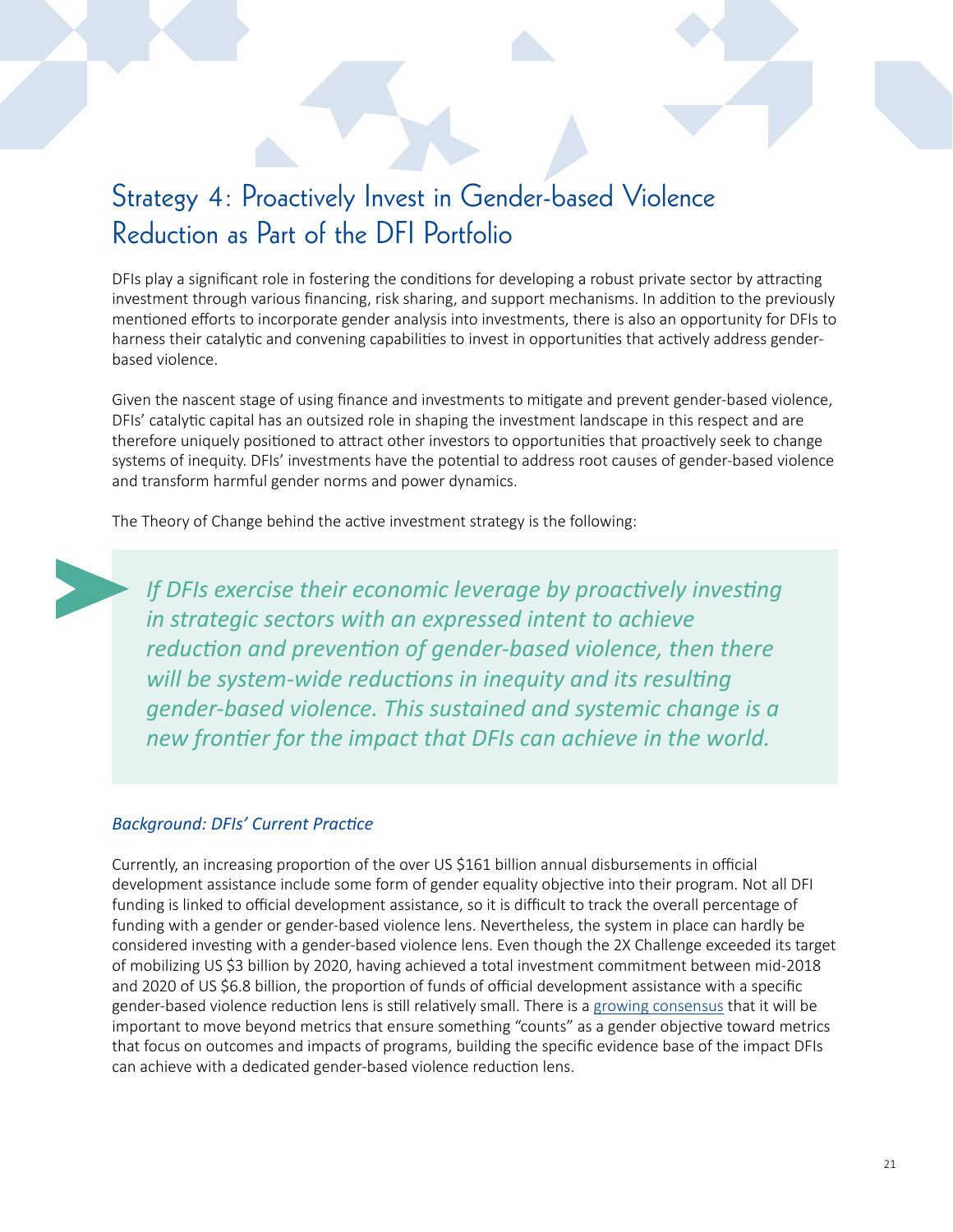#### *Proposed Strategy: Invest in Strategic and Tactical Opportunities to Reduce Gender-based Violence*

The unique ability to deploy catalytic concessional capital and risk-sharing mechanisms means that DFIs can play a vital role in developing the nascent field of solutions to mitigate and prevent gender-based violence. In the next sections, we identify and provide selected opportunities for catalytic and active DFI investment in gender-based violence reduction. These opportunities are only a demonstration of the type of actions that can be undertaken by DFIs. Other sectors not covered in the below sections are also very promising.

It is important to note, however, that further efforts are needed to map the selected sectors in depth and identify the specific investment opportunities so that accurate details may emerge regarding the financing needs, regulatory landscape, appropriate investment vehicles and funding criteria so that DFIs can begin investing in these sectors. We also recognize that DFIs all have their own sectoral and geographical focuses and do not all have the same type of capital, instruments, and/or ticket sizes. These differences may influence their ability to directly invest in some of the sectors identified below. The following selected examples illustrate what is possible through this approach, i.e., using a gender-based violence lens to identify high-impact sectors and opportunities for new investments, which DFIs are invited to apply to their own contexts.



Women account for [nearly half](http://www.fao.org/news/story/en/item/460267/icode/) of agricultural labor in the developing world, yet they own fewer assets, such as land and livestock, and have less access to training, insurance, and key agricultural inputs, such as seeds, fertilizer, labor, and finance. There are structural systems that increase the exploitation of women within agricultural supply chains. Agriculture not only has a gender gap in compensation but, in some supply chains, workers tolerate sexual assault and other forms of gender-based violence as the only alternative to unemployment and extreme poverty. Close to [25 million people](https://www.agcs.allianz.com/news-and-insights/expert-risk-articles/global-risk-dialogue-human-exploitation.html) currently find themselves working under coercion and involuntarily. In fact, [90% of forced labor](https://www.ilo.org/wcmsp5/groups/public/---ed_norm/---declaration/documents/publication/wcms_203447.pdf) is concentrated in labor intensive industries such as manufacturing, agriculture and food processing.

Although the vast majority of DFIs support agricultural supply chains through their investments and programs, it is widely recognized that there is much yet to be done to reduce violence in this sector. DFIs oftentimes have limited influence on partners/clients to address the situation, as investments in agriculture are often routed through intermediaries. Even in cases of direct relationships, the very nature of this sector requires investing in supply chains that are situated in rural, traditional, and underresourced settings where women workers are isolated and scant if any recourse is available for survivors of violence. Despite these challenges, DFIs can invest in the following mechanisms either directly or bundled into programs in order to address gender-based violence in supply chains:

• **Invest in women-focused financing for agricultural production:** Through intermediaries like agricultural cooperatives and other financial institutions with rural reach, DFIs can increase the availability of resources to women and gender-diverse farmers and increase their independence, which in turn reduces their exposure to exploitation. Because agricultural value chains are often highly debt dependent, it is possible to support smallholder farmers by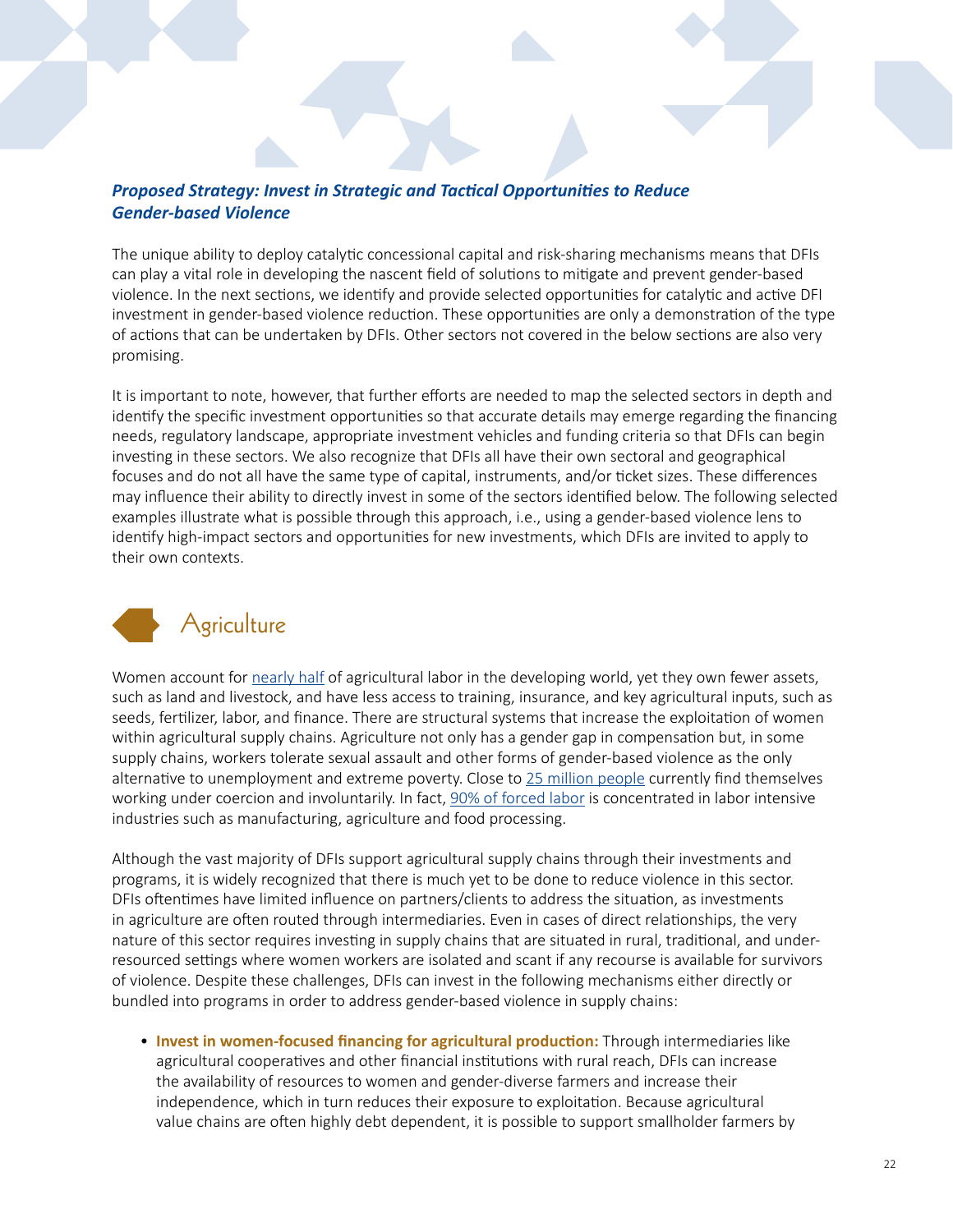lowering the cost of credit, improving payment terms, providing financial literacy (specifically debt repayment and budget management), and reducing barriers to access, which can sometimes include obtaining identity documents and ownership of collateral.

- **Invest in women-led/focused agricultural cooperatives:** Another way to reinforce independence and reduce vulnerability of women in agriculture is through the support and encouragement of risk pooling strategies either through direct or intermediated investments in cooperatives. This can increase access to credit, reduce competition in a fragmented market that rewards aggregators and intermediaries, and allow the organizations to reap the benefits of economies of scale in purchasing agricultural inputs and accessing technologies to increase efficiency and productivity in agriculture.
- **Leverage investments in the supply chain:** DFIs often invest in key supply chain opportunities from agricultural producers and aggregator intermediaries to infrastructure and port systems. All these major components of the supply chain have financial relationships with each other. By leveraging the conditions of investment in any of the links in the supply chain, DFIs can introduce requirements on reporting and enacting measures for the active reduction of violence that can have cascading effects throughout the supply chain.
- **Supporting and partnering with local NGOs:** Sometimes the nature of DFIs' financial relationships with clients/partners can introduce certain moral hazards, such as the disincentive to report gender-based violence incidents. By investing in the local system of civil actors through grants and concessional finance, DFIs improve the visibility they have in the context and build up the network of resources available to participants, beneficiaries, and communities that make up the agricultural supply chains that DFIs invest in.
- **Invest in and engage with women in ag-tech:** Technology innovations in agriculture are helping agricultural producers increase their productivity, reach markets better and increase their margins by internalizing links in the supply-chain. By engaging women through technical assistance, technology literacy programs, technology cost reduction and investing directly in ag-tech solutions aimed at supporting women in agricultural supply chains, DFIs can radically support disruptive power dynamics enabled by technology.

# Safe Cities

Basic day-to-day safety is one of the leading concerns for women and people identifying as trans or nonbinary. For example, a study found that in many countries, up to [80% of women](https://www.itf-oecd.org/sites/default/files/docs/womens-safety-security_0.pdf) feel unsafe using public transportation. DFIs can support reducing gender-based violence by directly investing in the emerging landscape of the safety sector and in safe cities. Specific opportunities for investment include four highgrowth sectors: wearable devices, mobility, education, and technology solutions.

1. **Wearable devices** are tools that address safety concerns and can help prevent gender-based violence. They can restore freedom of movement and expand access to physical spaces for individuals who fear for their safety. Some devices track the wearer's physical location or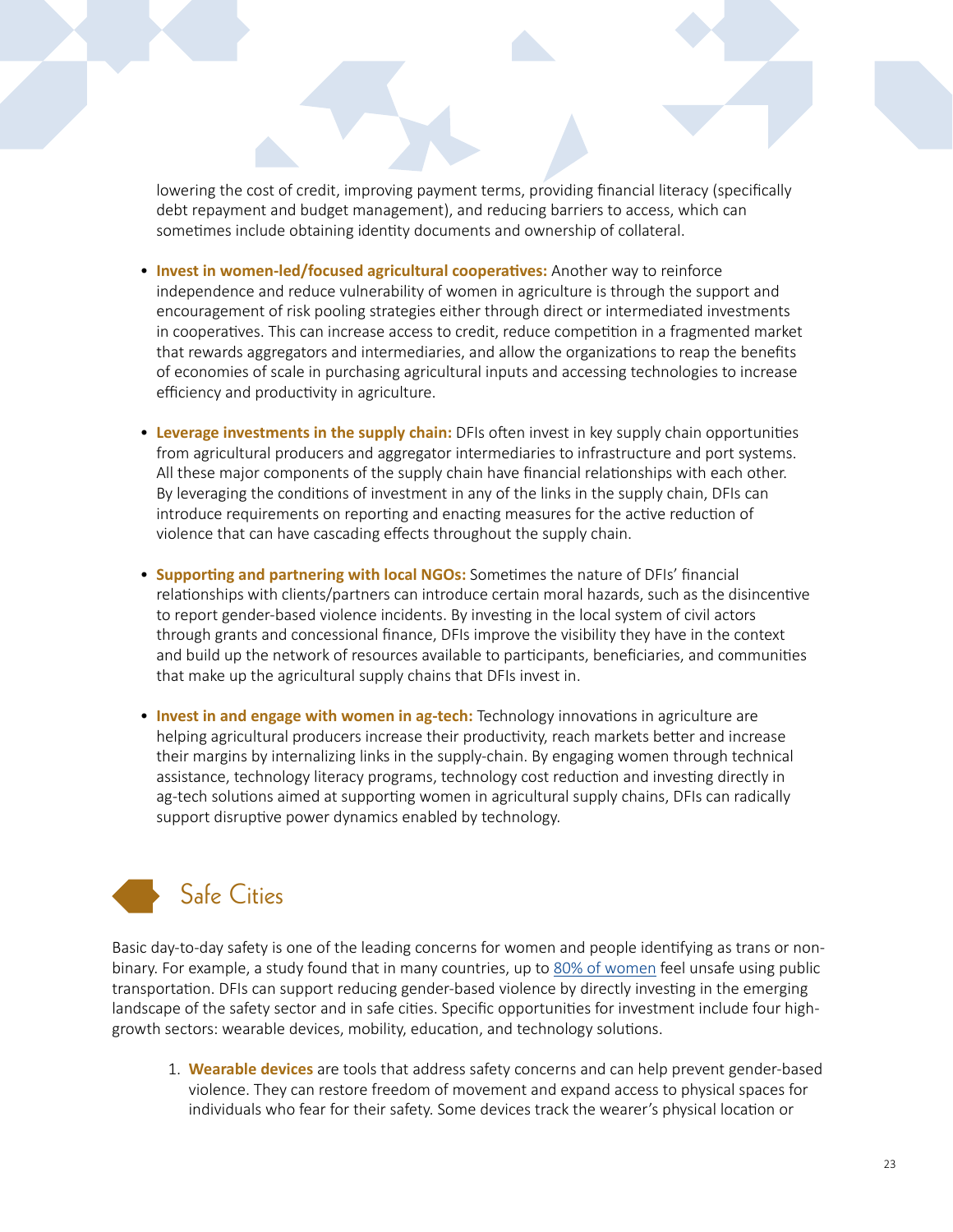detect their reactions to alert family and friends; other devices offer a panic button, which when activated alerts a pre-programmed list of contacts such as friends, family, or the nearest police station of the wearer's whereabouts and supports them to access help.

- 2. **Mobility** safety innovations arise from the need for safe transportation solutions. Examples of developments in this space include women's-only transportation and trust-based ride-sharing solutions.
- 3. **Education** interventions in safety have focused on innovative ways of teaching and training individuals to prevent or address gender-based violence. These range from implicit bias and workplace equity training to self-defense teaching models tailored to the contexts where people find themselves. There is a growing global industry of tailor-made, in-context selfdefense systems that support greater assertiveness in cultures of timid femininity. These educational innovations are reducing violence by accelerating cultural norm changes.
- 4. **Technology** safety innovations have gained momentum in helping to make information accessible and rapidly disseminated. Solutions include crowdsourced information regarding unsafe areas that can be used to warn other users and help them plan their routes. This technology, developed for use in active conflict zones, has been adapted for the needs of urban commuters. Other innovations in this space include digital services that support survivors of violence to access confidential reporting mechanisms, confidential legal support, or psychological counselling. Additional safety technologies can be as basic as lighting, security camera networks, and help/panic button kiosks in sidewalks and public transportation systems.

DFIs can invest in the buildout of safe cities and the adoption of safety innovations that reduce genderbased violence through direct or intermediated investments in these developing innovations, or by incorporating these products and services into their programs and projects as requirements. This may mean that DFIs can require these safety innovations in their infrastructure investments (i.e., security camera systems or panic/help terminals incorporated into transport systems and public walkways). They can also incorporate into their programs mandatory safety education, self-defense training, wearable safety devices, or gender-safe mobility innovations. Other approaches may include bundling these safety services with investments in fintech apps or insurance products. DFIs are uniquely positioned to scale the adoption of safety innovations, and weaving these into financial transactions has the potential to de-risk DFI investments while reducing and preventing violence.

Recognizing that gender-based violence is a cause and consequence of homelessness, investing in safer cities can also be achieved through affordable housing, security of tenure, and resources for survivors, which are essential to break the cycle of violence. A lack of housing options available to survivors often deters them from leaving abusive partners out of fear of experiencing homelessness; not having access to affordable housing is regularly cited as one of the top reasons people do not leave abusive partners. In addition to the safety innovations and technologies previously discussed, DFIs can also invest in the buildout of affordable housing supply and survivor support infrastructure in the following ways:

(i) Create, guarantee, and/or invest in financial vehicles for the development of affordable housing options that meet guidelines incorporating gender-based violence reduction measures, ranging from appropriate lighting to the eradication of forced evictions and other mechanisms that imperil survivors.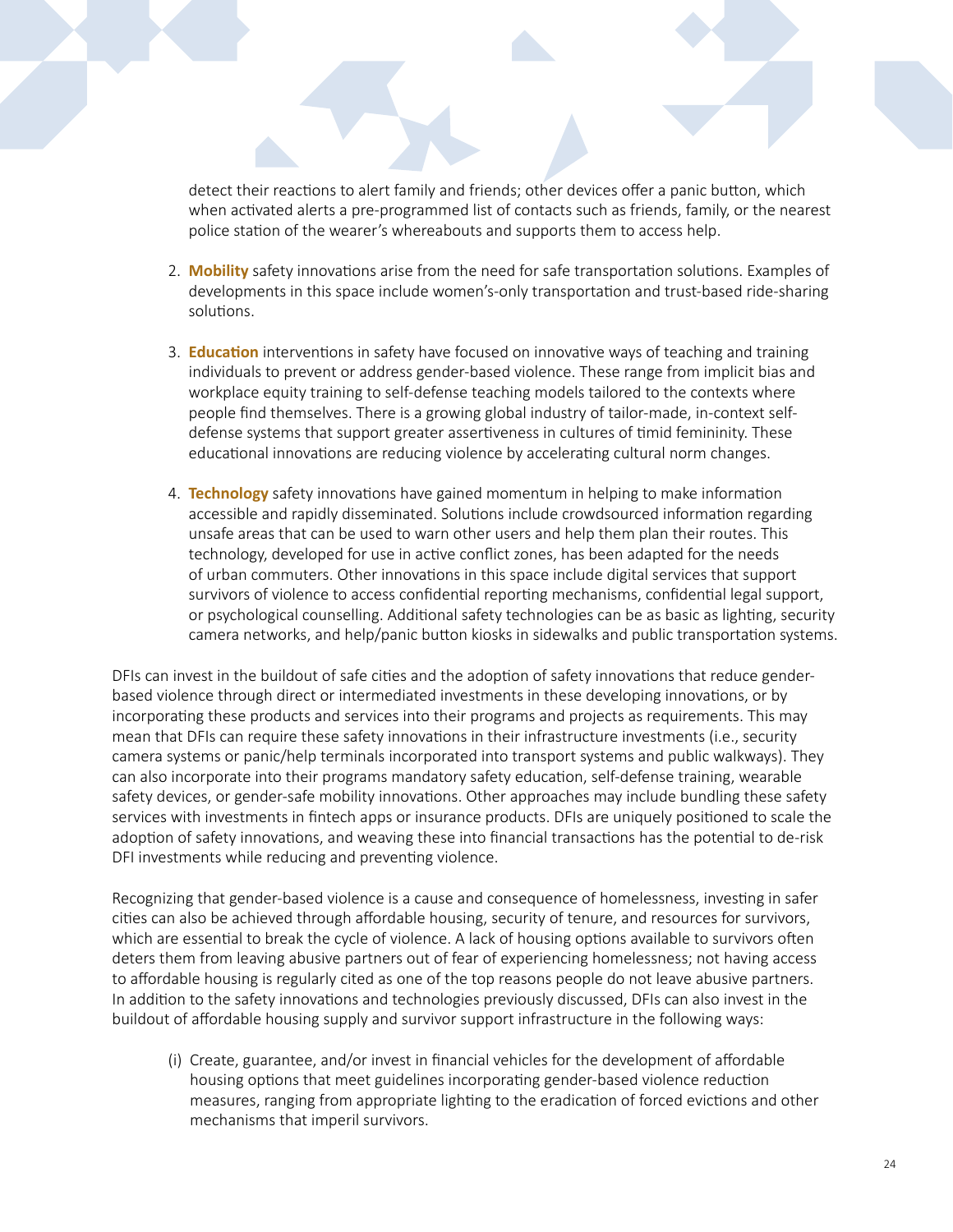(ii) Include key survivor support and referral pathways in infrastructure, urban planning, and other urban investments so that affordable housing, survivor support, and legal and medical services are prioritized and seen as risk mitigation mechanisms.

Safe cities investments are gaining importance as most of the global population shifts from rural settings into urban dwellings. By combining technology and innovations with investments in public spaces and affordable housing, DFIs can take important steps to ensure that a gender-based violence reduction and elimination perspective shapes the evolution of the urban landscape.



Care work across the world remains a female-dominated sector that is [characterized](https://www.ilo.org/global/topics/care-economy/care-for-fow/lang--en/index.htm) by a void of benefits and protections, low wages or non-compensation, and exposure to physical, mental, and, in some cases, sexual harm. There are two pathways to consider for investments: supporting care workers' access to fair terms of work and a violence-free workplace and supporting consumers' access to affordable care. If care workers are not compensated for their care and domestic work, or if potential consumers do not have access to talent and services that can provide care and domestic labor, then these workers' wages, economic stability, and participation in education/training leading to future work are at risk. This in turn increases societal inequity and increases exposure to gender-based violence.

DFI investments in the care economy can significantly reduce the inequity and vulnerability that women and gender-diverse persons face with respect to working conditions and access to opportunities. In the United States alone, the care economy has been estimated as a US [\\$648 billion opportunity](https://www.pivotalventures.org/newsroom/648-billion-reasons-why-care-economy-serious-business) for investors, and that opportunity is rapidly growing. Opportunities include the following:

- 1. **Invest in care infrastructure:** Research has found that investments in care infrastructure, such as healthcare and education facilities, can increase women's economic empowerment through opportunities to formalize previously unpaid care work. This can increase their income as well as provide social security and formal employment structures that increase protections from job insecurity and reduce vulnerability to violence and harm.
- 2. **Incorporate time-use data collection and time-saving investments into DFI programs:** Reducing the amount of time and effort dedicated to care work is an important component of women's economic empowerment. It also contributes to changing social norms that are tied to patterns of gender-based violence. By investing in systems that prioritize the collection of time-use data (i.e., time-use surveys and time-use tracking apps), it is possible to understand the level of effort dedicated to unpaid care work. This information can support DFI investments in time-saving tools and technologies that can alleviate time poverty. This in turn can help reduce the social inequity that increases the risk of gender-based violence for specific individuals.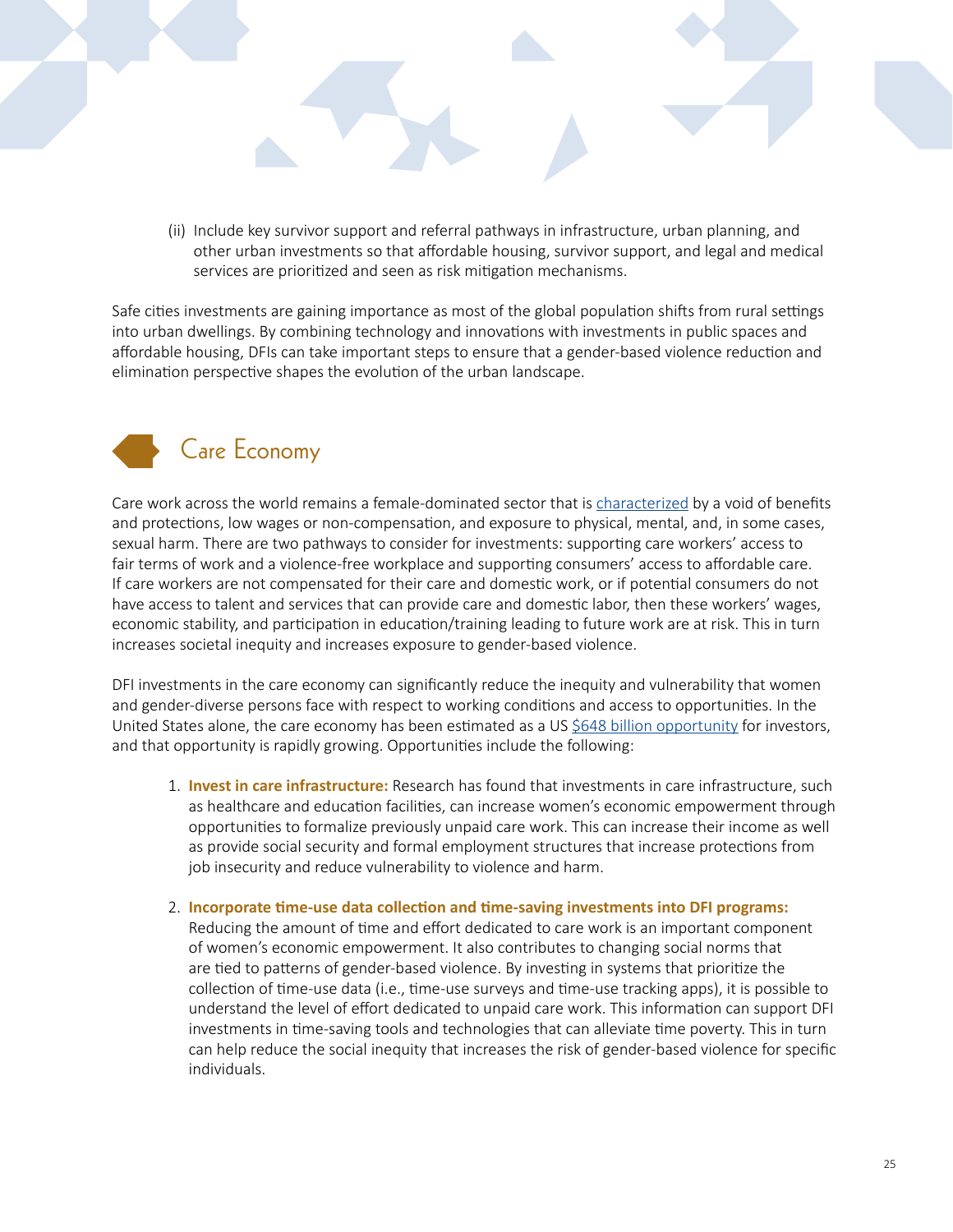- 3. **Invest in the supply of care systems:** Through direct investments or intermediated investments in care systems such as clinics, childcare, and elder care, DFIs can incentivize and even attract public and private investment to care systems. This increase in supply of either public sector or private sector market-based care options can lower the cost of care services, reduce the burden on individuals currently performing unpaid care, and create new employment opportunities. This supply-side stimulus can accelerate the transfer of care work burden from households to public and private actors.
- 4. **Invest in care work education:** DFIs can invest in skill-building opportunities that address low wages and poor working conditions through certification programs and other opportunities for care workers to access better pay in the formal care economy. These investments in the professionalization of the care economy have the potential to improve pay and reduce the vulnerability of care workers.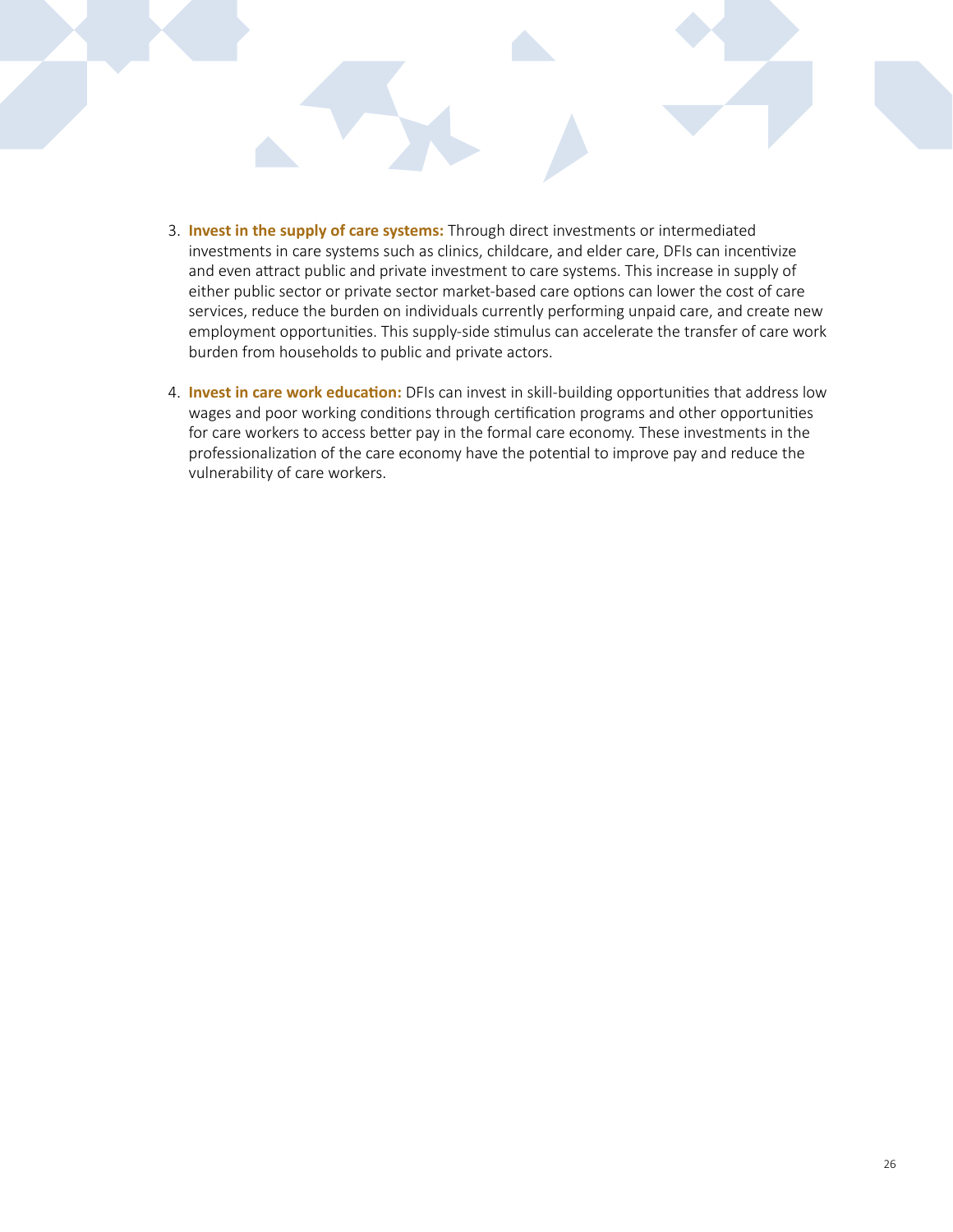### An Invitation to Get Started

The strategies put forth in this roadmap all highlight the need for DFIs to view gender-based violence as a material risk to achieving their programmatic and investment objectives. By incorporating this perspective at all levels of an investment process, gender-based violence is thus viewed in a new light. It is no longer limited to risk mitigation activities, although those continue to be an enormously important element of reducing gender-based violence. Gender-based violence now becomes a critical element of decision-making, organizational processes, and investment design. Gender-based violence is pervasive, yet preventable. The many different stakeholders that are involved in DFI investments have power within their existing roles and networks to call attention to and end this violence. By outlining these selected strategies, this roadmap aims to empower these stakeholders to both envision a world without genderbased violence and take action to bring that vision to life.

While there are challenges in incorporating the proposed changes due to DFIs' political economy and the many operating constraints they face, **this roadmap demonstrates how anyone can get started**. Getting started may look different for each person or institution. Investment managers might consider how gender-based violence risk can inform their financial projections; program managers might evaluate how their next investments can be aimed at reduction opportunities; and organizational and team leaders might ponder what process changes need to take place so that a gender-based violence reduction perspective can be included in forthcoming deals or negotiations. Beyond prescribing how these concepts can be applied, the principal purpose of these strategies is to demonstrate that the significant financial leverage that DFIs hold in the world can be brought to bear for the reduction, prevention, and elimination of gender-based violence.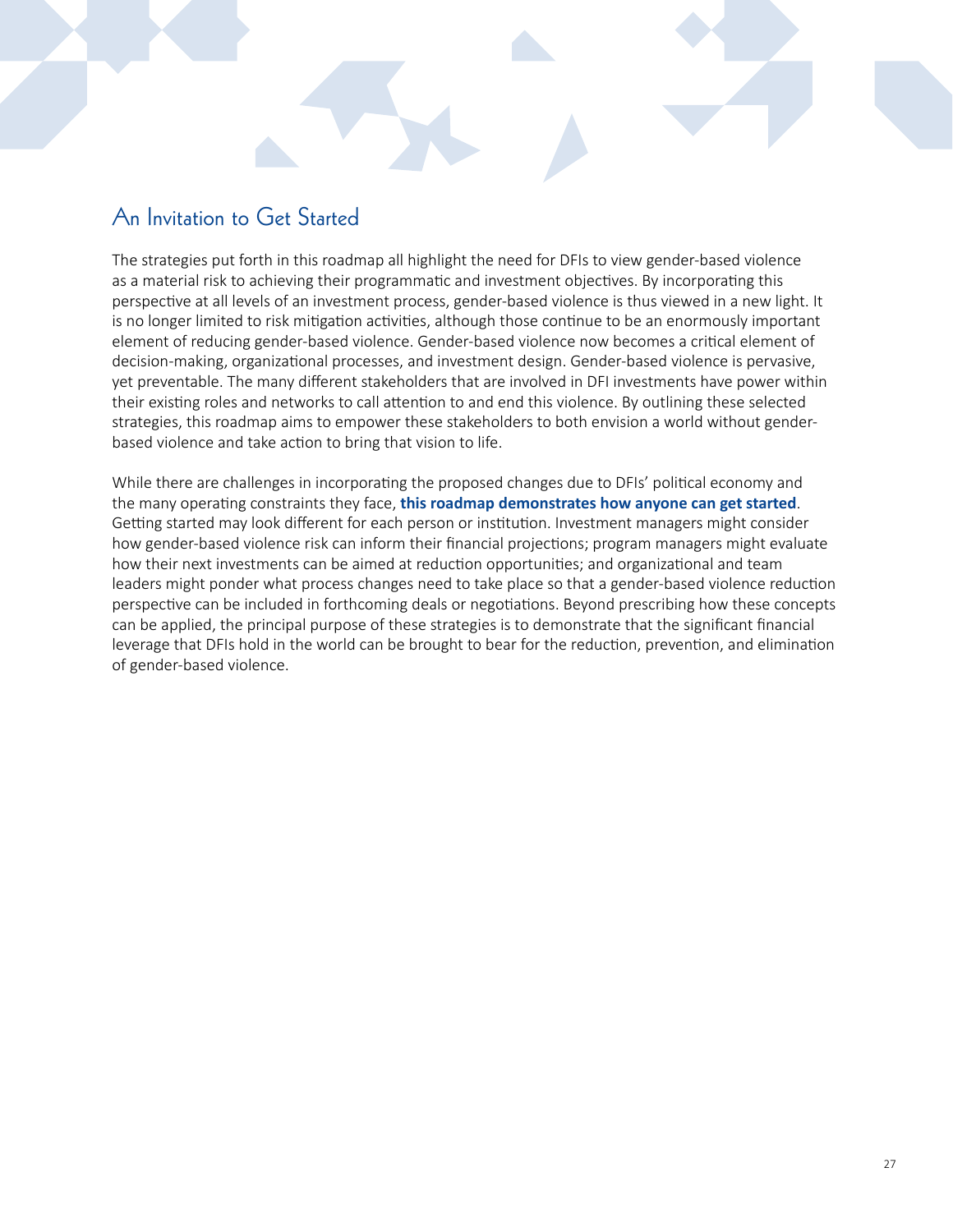### Annex 1: Key Tools and Resources

Due to increasing momentum and attention to gender equality and, more specifically, gender-based violence prevention and mitigation, several tools and guidelines have emerged with the purpose of strengthening safeguarding and integrating a gender-based violence lens into risk assessment. The following tools may be used to support the implementation of this roadmap.

*[Addressing Gender-based Violence and Harassment: Emerging Good Practice for the Private Sector:](https://www.ifc.org/wps/wcm/connect/topics_ext_content/ifc_external_corporate_site/sustainability-at-ifc/publications/publications_gpn_addressinggbvh)* Jointly commissioned by the IFC, EBRD, and CDC Group, this resource outlines emerging practices in addressing gender-based violence and harassment in operations and investments. As well as the Good Practice Note, there are supplementary sector-specific guides for [agribusiness; construction; education;](https://www.ifc.org/wps/wcm/connect/topics_ext_content/ifc_external_corporate_site/sustainability-at-ifc/publications/publications_gpn_addressinggbvh)  [hotels, catering, and tourism; manufacturing; and public transport.](https://www.ifc.org/wps/wcm/connect/topics_ext_content/ifc_external_corporate_site/sustainability-at-ifc/publications/publications_gpn_addressinggbvh)

*[Gender Risk Assessment Tool:](https://www.idbinvest.org/en/publications/gender-risk-assessment-tool)* Developed by IDB Invest, this tool is focused broadly on understanding and mapping the ways different genders are impacted by a project or company. It addresses the identification of risks and risk management, consultation and engagement, working conditions, community health and safety, and resettlement, and the publication includes key context about gender-based violence and sample questions that can be used during due diligence.

*[Good Practice Note: Addressing Gender Based Violence in Investment Project Financing involving](https://documents1.worldbank.org/curated/en/399881538336159607/Environment-and-Social-Framework-ESF-Good-Practice-Note-on-Gender-based-Violence-English.pdf)  [Major Civil Works:](https://documents1.worldbank.org/curated/en/399881538336159607/Environment-and-Social-Framework-ESF-Good-Practice-Note-on-Gender-based-Violence-English.pdf)* The purpose of this World Bank note is to assist Task Teams in identifying genderbased violence risks. It is situated in the context of infrastructure projects and aims to strengthen the Environmental and Social Standards, although it does not directly modify these standards. The note includes practical advice on assessing risks and capacity to respond, as well as guidance on risk mitigation through procurement, codes of conduct, training, grievance redress mechanisms, and other measures.

*[E&S Toolkit:](https://toolkit.cdcgroup.com/esg-topics/gender-based-violence-and-harassment/)* As part of a broader E&S Toolkit, the CDC Group includes a section on gender-based violence and harassment, which aims to support fund managers and companies to familiarize themselves with related risks and impacts, manage and respond to incidents, and integrate an overall gender-based violence lens into investments in company operations.

*[Gender-based Violence Risk Score tool:](https://www.equilo.io/product-page/gbv-risk-score-for-investments)* The Criterion Institute and [Equilo,](https://www.equilo.io/) with support from UNICEF, developed an innovative tool called the Gender-based Violence Risk Score, which includes contextual information on sector-specific material risks of gender-based violence to investments (addressing operational, reputational, regulatory, and political risks), case studies, a country-specific Gender-based Violence Risk Score, raw data on different forms of gender-based violence, and strategies and actions to embed a gender-based violence lens into investment decisions and risk models.

*[Due Diligence Guide for Investing on Mitigating the Risks of Gender-based Violence:](https://www.unicef.org/sites/default/files/2020-06/Covid-19-Diligence-Tool-UNICEF-Criterion.pdf)* In this guide, the Criterion Institute offers specific recommendations and tools that investors and companies can use to mitigate the risks of violence in emergency settings, such as the global COVID-19 pandemic, and foster a culture of safe, inclusive, and high-performing companies and sectors.

*[Gender Lens Investing Tool: Designing a Gender Action Plan:](https://criterioninstitute.org/resources/gender-lens-investing-tool-designing-an-action-plan)* This Criterion Institute guide has supported dozens of investors—with varying levels of experience and understanding of gender—to understand how gender analysis can be implemented in their existing processes to get to better gender outcomes across a range of sectors, geographies, and impact strategies.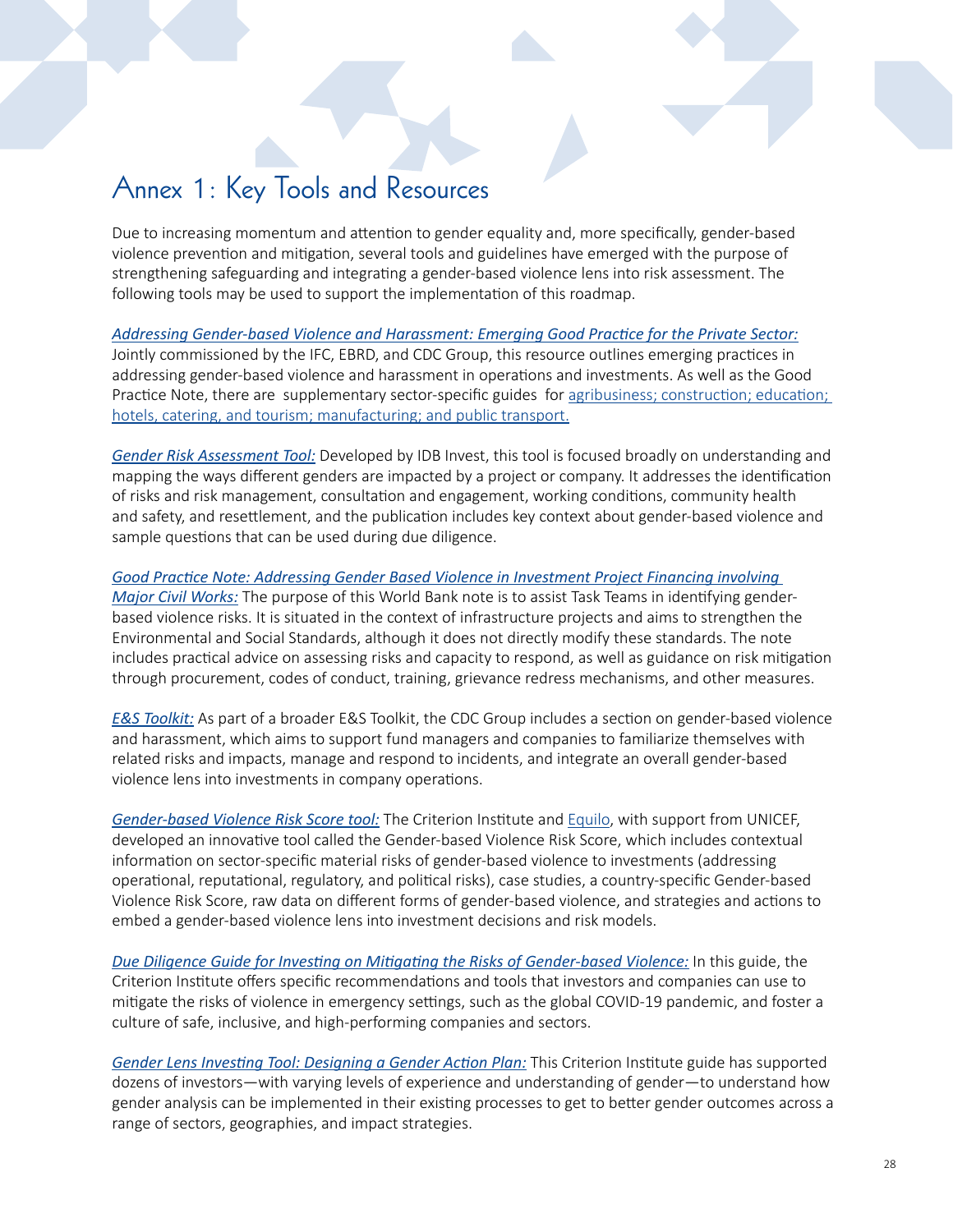*[Guidelines for Integrating Gender-based Violence Interventions in Humanitarian Action:](https://gbvguidelines.org/en/)* While these guidelines from the Inter-Agency Standing Committee are targeted at supporting humanitarian stakeholders, they can also be used by financial stakeholders to identify and reduce gender-based violence risk. The website includes thematic area guides on the following: camp coordination and camp management; child protection; education; food security and agriculture; health; housing; land and property; humanitarian mine action; livelihoods; nutrition; protection; shelter, settlement, and recovery; and water, sanitation, and hygiene.

*[Mapping gender risks and opportunities for investors in Africa and South Asia:](https://www.cdcgroup.com/en/news-insight/insight/articles/mapping-gender-risks-and-opportunities-for-investors-in-africa-and-south-asia/)* This Guidance note from CDC identifies key gender-related risks and opportunities under the International Finance Corporation (IFC) Performance Standards. The guidance focuses on Africa and South Asia, within priority sectors: financial services, infrastructure, manufacturing, food and agriculture, construction and real estate, healthcare and education.

*[Minimum Standards for Prevention and Response to Gender-based Violence in Emergencies:](https://www.unfpa.org/featured-publication/gbvie-standards)* These UNFPA standards are aimed at promoting the safety and wellbeing of women and girls in emergencies and can be leveraged by DFIs to mitigate and prevent gender-based violence in emergencies and facilitate access to support services for survivors.

*[Toolkit for Integrating Gender-based Violence Prevention and Response into Economic Growth Projects:](https://www.usaid.gov/sites/default/files/documents/1865/USAID Toolkit GBV EG Final 9-22-14.pdf)* This USAID resource includes guiding principles, technical resources, and project examples on how to prevent and respond to gender-based violence in the context of economic growth projects.

*[HSES safeguarding rules:](https://www.pidg.org/wp-content/uploads/2020/10/HSES-003-014-PIDG-HSES-Safeguarding-Rules-Booklet.pdf)* This Private Infrastructure Development Group resource provides a set of 10 rules designed to ensure safeguarding processes are in place to protect the fundamental rights and wellbeing of workers and the worker community interface, specifically regarding incidents of Gender Based Violence and Harassment (GBVH), Modern Slavery, and Child Labor in development projects and related supply chains.